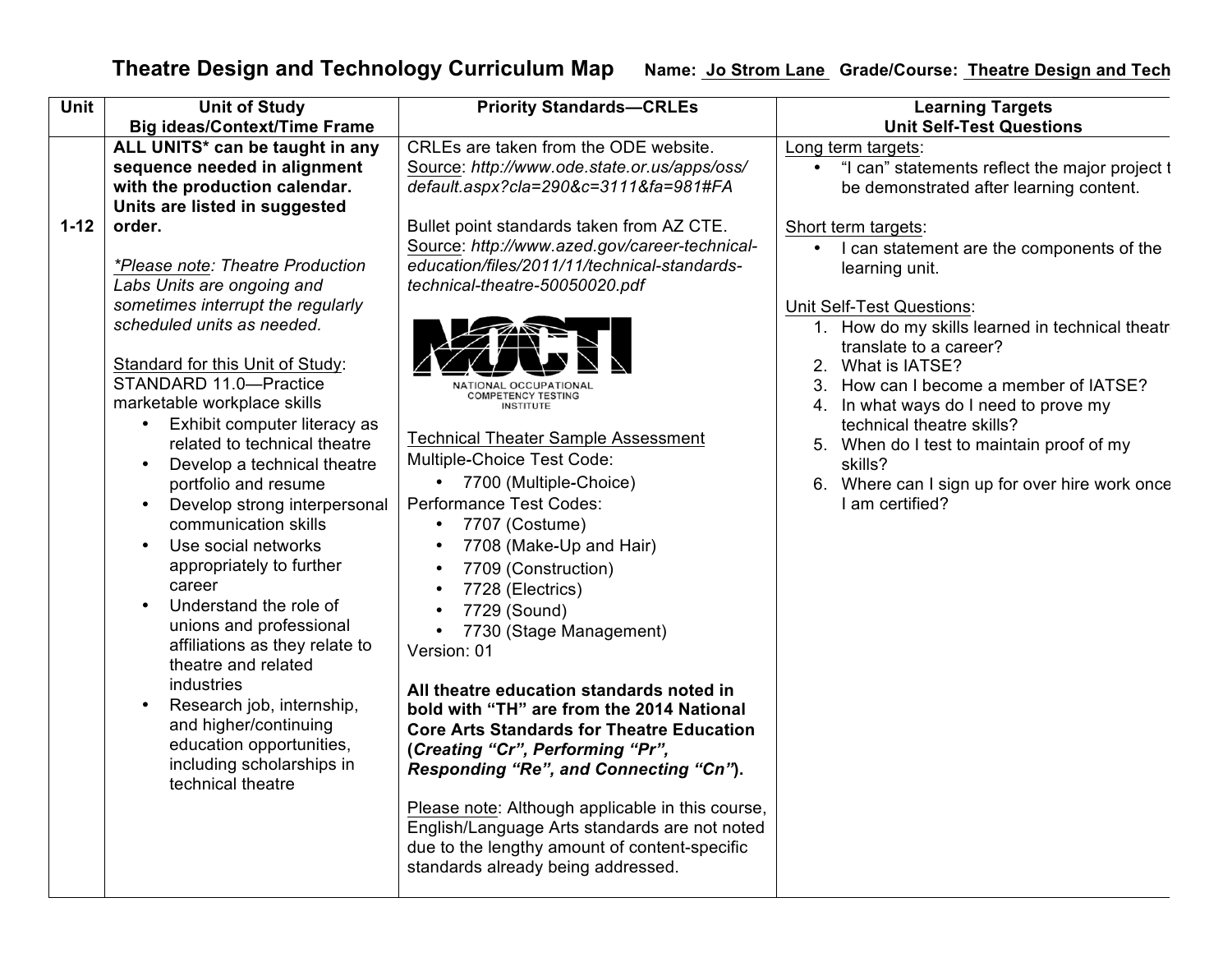|          | <b>Understanding Technical Theatre</b>                                                                                                                                                                                                                                                                                                                                                                                                                                    | <b>CREATING 3: Rehearse</b>                                                                                                                                                                                                                                                                                                                                                                                                                                                                                                                                                                                                                                                                                                                                                                                                                                                        | Long term targets:                                                                                                                                                                                                                                                                                                                                                                                                                                                                                                                                                              | Forn               |
|----------|---------------------------------------------------------------------------------------------------------------------------------------------------------------------------------------------------------------------------------------------------------------------------------------------------------------------------------------------------------------------------------------------------------------------------------------------------------------------------|------------------------------------------------------------------------------------------------------------------------------------------------------------------------------------------------------------------------------------------------------------------------------------------------------------------------------------------------------------------------------------------------------------------------------------------------------------------------------------------------------------------------------------------------------------------------------------------------------------------------------------------------------------------------------------------------------------------------------------------------------------------------------------------------------------------------------------------------------------------------------------|---------------------------------------------------------------------------------------------------------------------------------------------------------------------------------------------------------------------------------------------------------------------------------------------------------------------------------------------------------------------------------------------------------------------------------------------------------------------------------------------------------------------------------------------------------------------------------|--------------------|
| $1 - 12$ | Unit<br>1 week<br>$\sim$ Perform the duties associated with<br>broad content areas in technical<br>theatre<br>$\sim$ Demonstrate knowledge of the<br>sequence of stage production<br>$\sim$ Understand and apply the basic<br>mathematical concepts that apply to<br>technical theatre duties<br>$\sim$ Understand and observe all safety<br>procedures required in technical<br>theatre<br>$\sim$ Applying skills ongoing with each<br>unit throughout the year          | Anchor Standard 3: Refine and complete<br>artistic work.<br>Enduring Understanding: Theatre artists refine<br>their work and practice their craft through<br>rehearsal.<br>Essential Question(s): How do theatre artists<br>transform and edit their initial ideas?<br>PROFICIENT TH.Cr.3.1.I<br>c. Refine technical design choices to support<br>the story and emotional impact of a devised or<br>scripted drama / theatre work.<br>ACCOMPLISHED TH.Cr.3.1.II<br>c. Re-imagine and revise technical design<br>choices during the course of a rehearsal<br>process to enhance the story and emotional<br>impact of a devised or scripted drama / theatre<br>work.<br><b>ADVANCED TH Cr.3.1.III</b><br>c. Apply a high level of technical proficiencies<br>to the rehearsal process to support the story<br>and emotional impact of a devised or scripted<br>drama / theatre work. | I can perform duties associated with<br>technical theatre.<br>I can observe all safety procedures.<br>Short term targets:<br>I can attend class daily.<br>I can participate in all class assignments.<br><b>Unit Self-Test Questions:</b><br>1. How can you be successful in class?<br>2. What duties are required in technical<br>theatre?<br>3. What math skills are needed?                                                                                                                                                                                                  | Sum<br><b>SPIF</b> |
| 1        | <b>Theatre Design Unit</b><br>2-4 weeks<br>$\sim$ Learn basics of theatre design<br>$\sim$ Learn how to apply a practical<br>theatre design for a production<br>$\sim$ Create at least one design for one<br>technical theatre area<br>$\sim$ Document design (for ex: photos,<br>swatches, descriptions, etc.)<br>$\sim$ Create a designer's concept and<br>statement<br>$\sim$ Present design to a production<br>team<br>Optional:<br>~ Explain State Technical Theatre | STANDARD 1.0-Investigate how theatrical<br>design components contribute to theatrical<br>production<br>Demonstrate the elements of design as<br>$\bullet$<br>applied to theatre<br>Distinguish among types of<br>performance venues, traditional and<br>non-traditional<br>Research historical and contemporary<br>production designs from a variety of<br>perspectives to determine a production<br>style<br>Interpret cultural and historical eras in<br>theatre<br>Identify previous and contemporary<br>$\bullet$<br>production techniques                                                                                                                                                                                                                                                                                                                                     | Long term targets:<br>I can create at least one technical theatre<br>design for a production based on my desigr<br>concept.<br>I can critique my own design and others for<br>improvement in technique and application o<br>design concept.<br>Short term targets:<br>• I can select one category of theatre design:<br>stage management, theatre marketing,<br>costume design, make up design, lighting<br>design, sound design, scenic design.<br>I can participate in a "design storm" project<br>to generate ideas for design.<br>I can create a design concept for a play. | Forn<br>Sum        |
|          | Competition categories: stage                                                                                                                                                                                                                                                                                                                                                                                                                                             | Demonstrate how design conveys the                                                                                                                                                                                                                                                                                                                                                                                                                                                                                                                                                                                                                                                                                                                                                                                                                                                 | (concept: visual metaphor)                                                                                                                                                                                                                                                                                                                                                                                                                                                                                                                                                      |                    |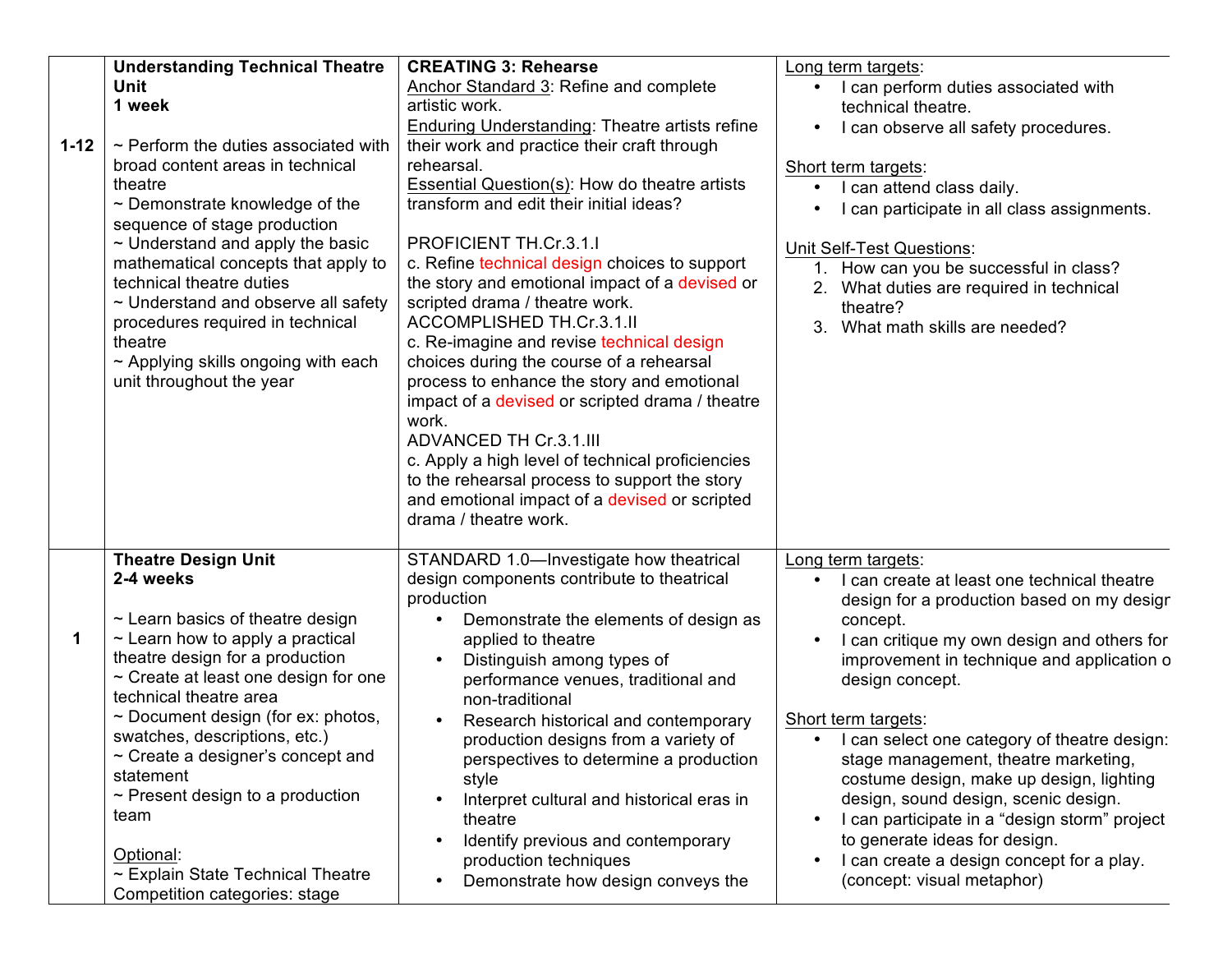| management, theatre marketing,<br>costume design and construction,<br>make up design, lighting design,<br>sound design, scenic design, etc.<br>~ Compete in State Technical<br><b>Theatre Competition</b> | mood, places the action, and reveals<br>character and setting<br>Describe the role of the designer in the<br>collaborative process of theatre<br>Demonstrate how a designer<br>communicates a production design,<br>including renderings, models, sketches,<br>drafting, computer graphics, etc.<br><b>CREATING 2: Develop</b><br>Anchor Standard 2: Organize and develop<br>artistic ideas and work.<br>Enduring Understanding: Theatre artists work<br>to discover different ways of communicating<br>meaning.<br>Essential Question(s): How, when, and why do<br>theatre artists' choices change?<br>PROFICIENT TH.Cr.2.1.I<br>b. Investigate the collaborative nature of the<br>actor, director, playwright, and designers and<br>explore their interdependent roles in a drama /<br>theatre work.<br>ACCOMPLISHED TH.Cr.2.1.II<br>b. Cooperate as a creative team to make<br>interpretive choices for a drama / theatre work.<br>ADVANCED TH.Cr.2.1.III<br>b. Collaborate as a creative team to discover<br>artistic solutions and make interpretive choices<br>in a devised or scripted drama / theatre work.<br><b>CREATING 3: Rehearse TH.Cr.3.1.I-III.c</b><br><b>PERFORMING 5: Prepare</b><br>Anchor Standard 5: Develop and refine artistic<br>techniques and work for presentation.<br><b>Enduring Understanding: Theatre artists</b><br>develop personal processes and skills for a<br>performance or design.<br><b>Essential Question(s): What can I do to fully</b><br>prepare a performance or technical design? | I can document my design concept. (for ex:<br>$\bullet$<br>images, words, textures, lines, shapes,<br>swatches, descriptions, photos, etc.)<br>I can design a room around a theme and<br>share my design.<br>I can read a play and design the scenery.<br>I can apply my design to a mini-model.<br>• I can share my design concept and model<br>with the class.<br>I can explain how a designer uses ideas an<br>applies them to a production.<br>I can explain the roles of other designers or<br>a production team.<br>I can present my design to a production<br>team.<br>I can critique my own design and others for<br>improvement in technique and application o<br>design concept.<br>Optional Short term target:<br>I can compete in State Technical Theatre<br>Competition.<br><b>Unit Self-Test Questions:</b><br>How does a designer develop a concept for<br>$\bullet$<br>a production?<br>In what ways does a designer's ideas apply<br>to the practical production?<br>When completing a design where the next<br>step is construction, what elements are<br>required to implement a design to fit the<br>vision?<br>What other technical theatre roles help<br>shape a design? | <b>SPII</b> |
|-----------------------------------------------------------------------------------------------------------------------------------------------------------------------------------------------------------|----------------------------------------------------------------------------------------------------------------------------------------------------------------------------------------------------------------------------------------------------------------------------------------------------------------------------------------------------------------------------------------------------------------------------------------------------------------------------------------------------------------------------------------------------------------------------------------------------------------------------------------------------------------------------------------------------------------------------------------------------------------------------------------------------------------------------------------------------------------------------------------------------------------------------------------------------------------------------------------------------------------------------------------------------------------------------------------------------------------------------------------------------------------------------------------------------------------------------------------------------------------------------------------------------------------------------------------------------------------------------------------------------------------------------------------------------------------------------------------------------------------------------------|------------------------------------------------------------------------------------------------------------------------------------------------------------------------------------------------------------------------------------------------------------------------------------------------------------------------------------------------------------------------------------------------------------------------------------------------------------------------------------------------------------------------------------------------------------------------------------------------------------------------------------------------------------------------------------------------------------------------------------------------------------------------------------------------------------------------------------------------------------------------------------------------------------------------------------------------------------------------------------------------------------------------------------------------------------------------------------------------------------------------------------------------------------------------------------------------|-------------|
|                                                                                                                                                                                                           | PROFICIENT TH.Pr.5.1.I                                                                                                                                                                                                                                                                                                                                                                                                                                                                                                                                                                                                                                                                                                                                                                                                                                                                                                                                                                                                                                                                                                                                                                                                                                                                                                                                                                                                                                                                                                           |                                                                                                                                                                                                                                                                                                                                                                                                                                                                                                                                                                                                                                                                                                                                                                                                                                                                                                                                                                                                                                                                                                                                                                                                |             |
|                                                                                                                                                                                                           |                                                                                                                                                                                                                                                                                                                                                                                                                                                                                                                                                                                                                                                                                                                                                                                                                                                                                                                                                                                                                                                                                                                                                                                                                                                                                                                                                                                                                                                                                                                                  |                                                                                                                                                                                                                                                                                                                                                                                                                                                                                                                                                                                                                                                                                                                                                                                                                                                                                                                                                                                                                                                                                                                                                                                                |             |

 $\bullet$  $\bullet$  $\bullet$  $\bullet$  $\bullet$  $\bullet$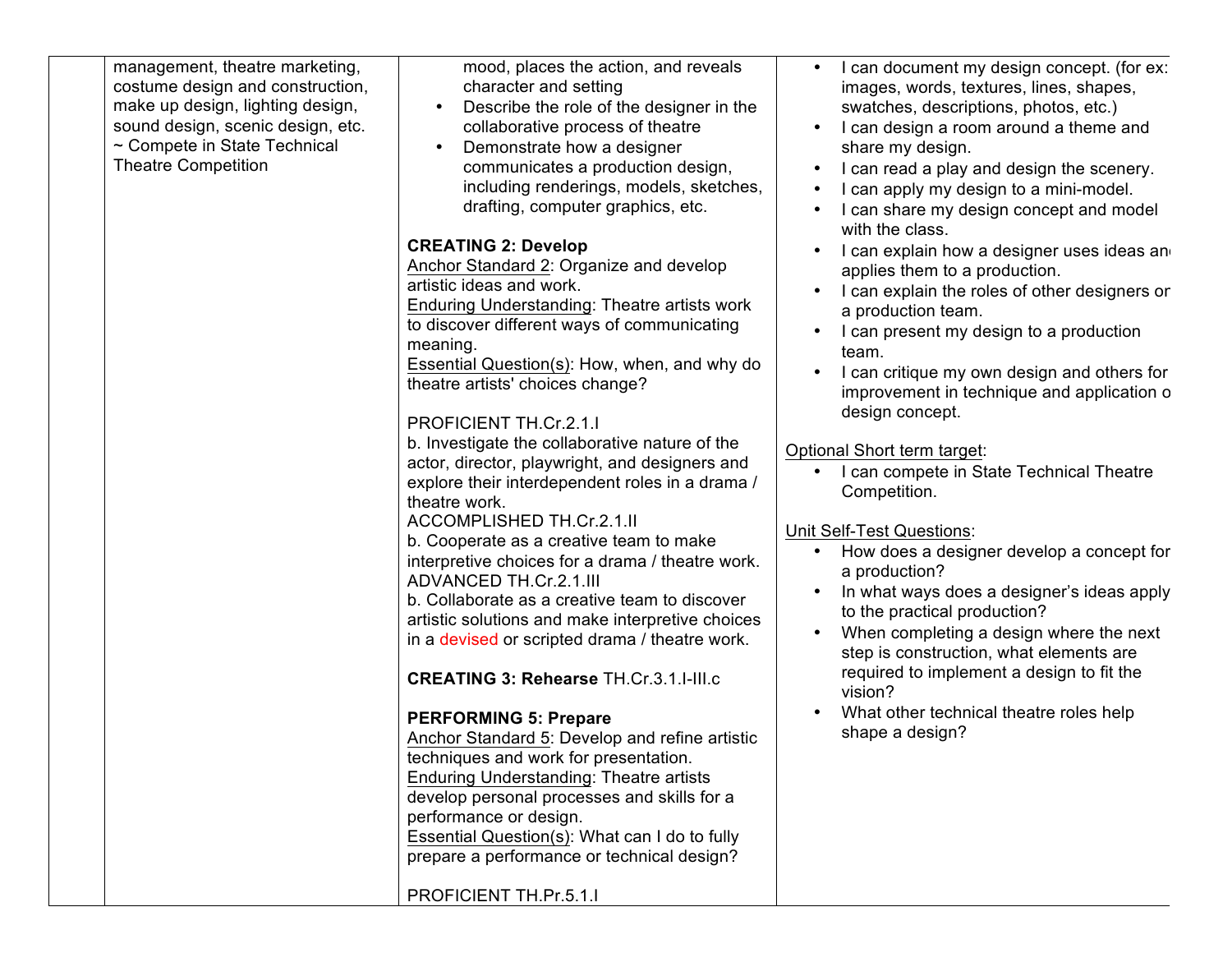| b. Use researched technical elements to<br>increase the impact of design for a drama /<br>theatre production.<br><b>ACCOMPLISHED TH.Pr.5.1.II</b><br>b. Apply technical elements and research to<br>create a design that communicates the concept<br>of a drama / theatre production.<br><b>ADVANCED TH.Pr.5.1.III</b><br>b. Explain and justify the selection of technical<br>elements used to build a design that<br>communicates the concept of a drama / theatre<br>production.                                                                                         |  |
|-----------------------------------------------------------------------------------------------------------------------------------------------------------------------------------------------------------------------------------------------------------------------------------------------------------------------------------------------------------------------------------------------------------------------------------------------------------------------------------------------------------------------------------------------------------------------------|--|
| <b>RESPONDING 8: Interpret</b><br>Anchor Standard 8: Interpret intent and<br>meaning in artistic work.<br><b>Enduring Understanding: Theatre artists'</b><br>interpretations of drama / theatre work are<br>influenced by personal experiences and<br>aesthetics.<br>Essential Question(s): How can the same work<br>of art communicate different messages to<br>different people?                                                                                                                                                                                          |  |
| PROFICIENT TH.Re.8.1.I<br>a. Analyze and compare artistic choices<br>developed from personal experiences in<br>multiple drama / theatre works.<br><b>ACCOMPLISHED TH.Re.8.1.II</b><br>a. Develop detailed supporting evidence and<br>criteria to reinforce artistic choices, when<br>participating in or observing a drama / theatre<br>work.<br><b>ADVANCED TH.Re.8.1.III</b><br>a. Use detailed supporting evidence and<br>appropriate criteria to revise personal work and<br>interpret the work of others when participating<br>in or observing a drama / theatre work. |  |
| <b>CONNECTING 11: Research</b><br>Anchor Standard 11: Relate artistic ideas and<br>works with societal, cultural, and historical<br>context to deepen understanding.                                                                                                                                                                                                                                                                                                                                                                                                        |  |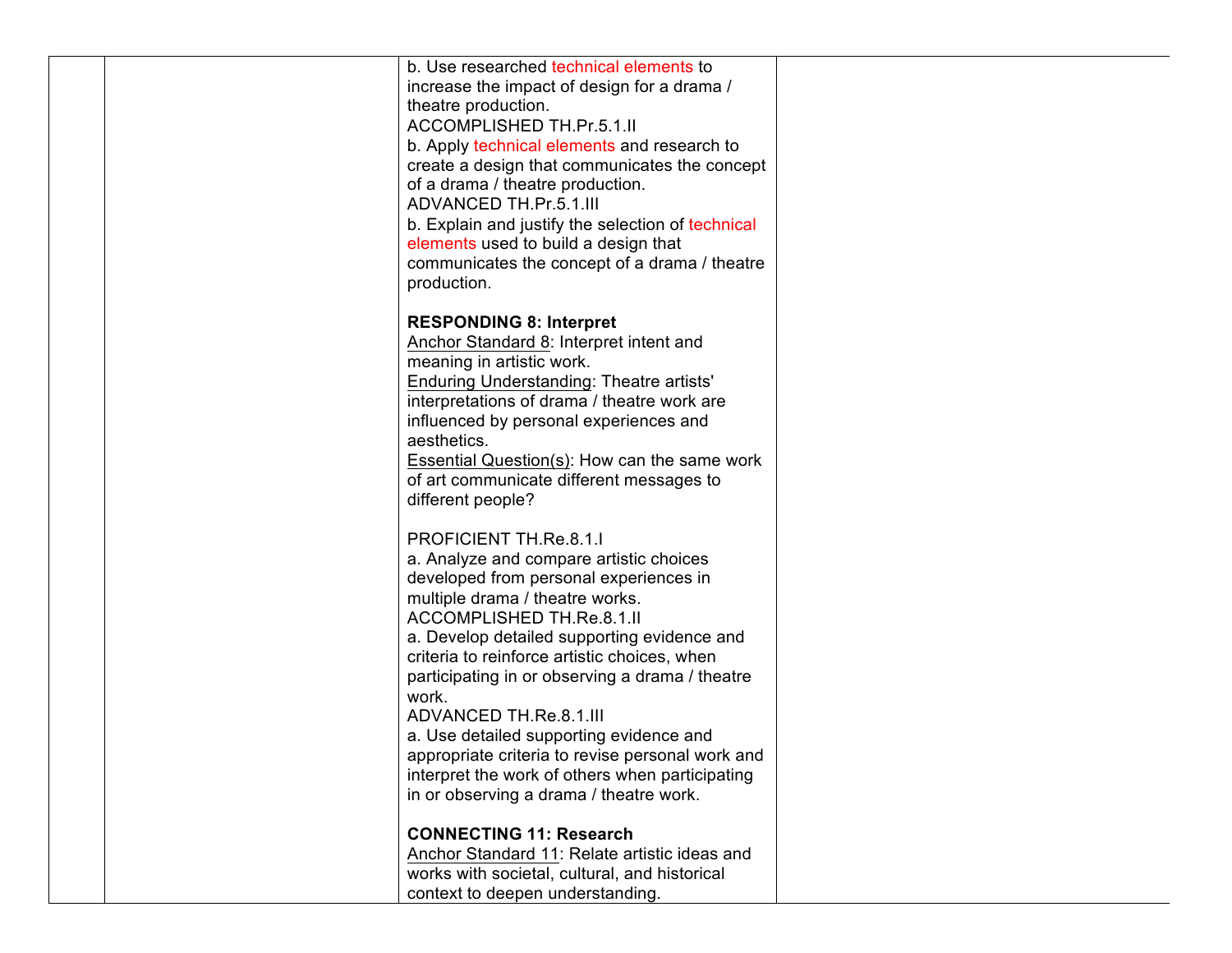|              |                                                                                                                                                                                                            | <b>Enduring Understanding: Theatre artists</b><br>critically inquire into the ways others have<br>though about and created drama processes<br>and productions to inform their own work.<br>Essential Question(s): In what ways can<br>research into theatre histories, theories,<br>literature, and performances alter the way a<br>drama process or production is understood?<br>PROFICIENT TH.Cn.11.2.I<br>a. Research how other theatre artists apply<br>creative processes to tell stories in a devised or<br>scripted drama / theatre work, using theatre<br>research methods.<br>ACCOMPLISHED TH.Cn.11.2.II<br>a. Formulate creative choices for a devised or<br>scripted drama / theatre work based on theatre<br>research about the selected topic.<br>ADVANCED TH.Cn.11.2.III<br>a. Justify the creative choices made in a<br>devised or scripted drama / theatre work,<br>based on a critical interpretation of specific<br>data from theatre research. |                                                                                                                                                                                                                                                                                                                                                                                                                                                                                                       |                            |
|--------------|------------------------------------------------------------------------------------------------------------------------------------------------------------------------------------------------------------|-------------------------------------------------------------------------------------------------------------------------------------------------------------------------------------------------------------------------------------------------------------------------------------------------------------------------------------------------------------------------------------------------------------------------------------------------------------------------------------------------------------------------------------------------------------------------------------------------------------------------------------------------------------------------------------------------------------------------------------------------------------------------------------------------------------------------------------------------------------------------------------------------------------------------------------------------------------------|-------------------------------------------------------------------------------------------------------------------------------------------------------------------------------------------------------------------------------------------------------------------------------------------------------------------------------------------------------------------------------------------------------------------------------------------------------------------------------------------------------|----------------------------|
| $\mathbf{2}$ | <b>SAFETY and Rigging Unit</b><br>2-3 weeks<br>$\sim$ Build trust and acceptance of<br>others within a group<br>$\sim$ Use basic theater rigging<br>techniques and rigging theory,<br>including knot tying | STANDARD 6.0-Employ safe rigging<br>practices<br>Demonstrate proficiency in clove-hitch,<br>bowline, half-hitch, and snub (Sunday)<br>knots<br>Understand and operate single and<br>double purchase theatrical rigging<br>systems<br>Understand and operate an automated<br>rigging hardware<br>Identify, select, and employ appropriate<br>hanging hardware<br>Implement the hang<br>STANDARD 10.0-Stagehands: Perform tasks<br>necessary to support the production<br>• Practice stage safety protocols,<br>including ergonomics                                                                                                                                                                                                                                                                                                                                                                                                                                | Long term targets:<br>I can demonstrate three different knots:<br>bowline, clove hitch, and half hitch.<br>I can take risks and support others in taking<br>risks.<br>Short term targets:<br>I can demonstrate three different knots:<br>bowline, clove hitch, and half hitch.<br>I can use deck safety procedures.<br>Unit Self-Test Questions:<br>What is the number one rule in stagecraft?<br>What are the basic types of theatrical knots<br>What is the purpose and use of theatrical<br>knots? | Forr<br>Sum<br><b>SPII</b> |

 $\mathbf 1$ 

 $\tilde{c}$ 

 $\ddot{\cdot}$ 

 $\overline{\phantom{a}}$ 

 $\tilde{z}$ 

 $\bullet$  $\bullet$  $\bullet$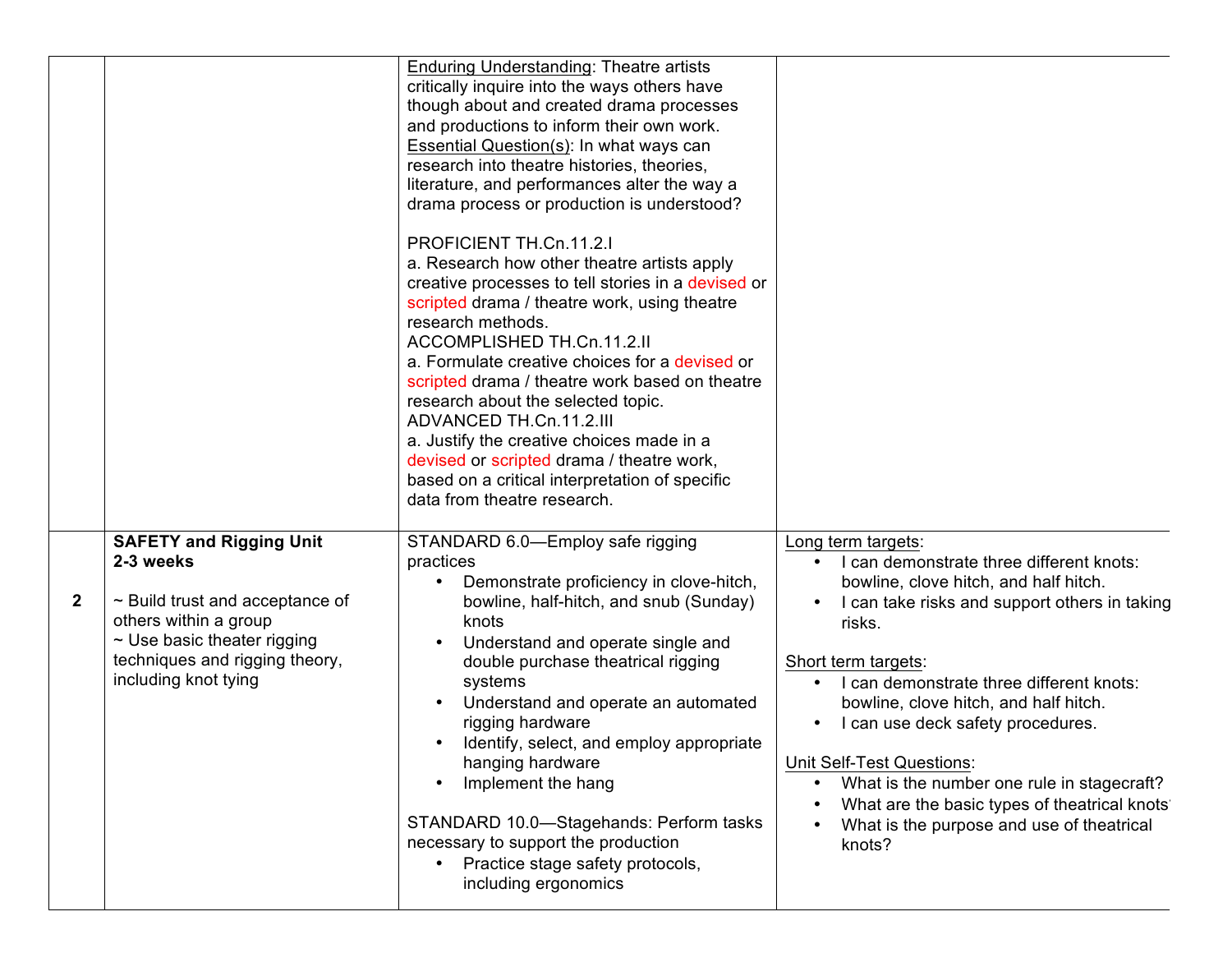|              |                                                                                                                                                                                                                                                                                                                                                                                                                                                                                                                                                                                                                                                                                                                                                                                                                                                                                                                                                                                                                                                     | Operate stage mechanics (rigging,<br>turntables, hydraulics, etc.)<br>Understand proper manual stage<br>shifting techniques<br>Establish and practice proper backstage<br>decorum<br>PERFORMING 5: Prepare TH.Pr.5.1.I-III.b                                                                                                                                                                                                                                                                                                                                                                                                                                                                                                                                                                 |                                                                                                                                                                                                                                                                                                                                                                                                                                                                                                                                                                                                                                                                                                                                                                                                                                                                                                                                                                                    |                            |
|--------------|-----------------------------------------------------------------------------------------------------------------------------------------------------------------------------------------------------------------------------------------------------------------------------------------------------------------------------------------------------------------------------------------------------------------------------------------------------------------------------------------------------------------------------------------------------------------------------------------------------------------------------------------------------------------------------------------------------------------------------------------------------------------------------------------------------------------------------------------------------------------------------------------------------------------------------------------------------------------------------------------------------------------------------------------------------|----------------------------------------------------------------------------------------------------------------------------------------------------------------------------------------------------------------------------------------------------------------------------------------------------------------------------------------------------------------------------------------------------------------------------------------------------------------------------------------------------------------------------------------------------------------------------------------------------------------------------------------------------------------------------------------------------------------------------------------------------------------------------------------------|------------------------------------------------------------------------------------------------------------------------------------------------------------------------------------------------------------------------------------------------------------------------------------------------------------------------------------------------------------------------------------------------------------------------------------------------------------------------------------------------------------------------------------------------------------------------------------------------------------------------------------------------------------------------------------------------------------------------------------------------------------------------------------------------------------------------------------------------------------------------------------------------------------------------------------------------------------------------------------|----------------------------|
| $\mathbf{3}$ | <b>Stagecraft Unit</b><br>(Scenic and Props Construction)<br>4-6 weeks<br>$\sim$ Learn safety in theatre<br>$\sim$ Learn hand and power tools and<br>their use<br>$\sim$ Apply use of hand/power tools<br>while building a designed set<br>$\sim$ Identify the common components<br>of scenery construction<br>$\sim$ Build standard scenery including<br>platform, bracing, flat, and rails or a<br>mini-model<br>$\sim$ Measure and work in scale from a<br>ground plan or working drawing<br>$\sim$ Read construction plans e.g.,<br>elevations and ground plans<br>$\sim$ Create technical drawings<br>$\sim$ Create a cut list for scenic<br>construction<br>$\sim$ Lay out the set placement on<br>stage according to a ground plan<br>$\sim$ Spike scenic units in the<br>performance space<br>$\sim$ Use bearing loads in platform<br>construction<br>$\sim$ Scenic painting materials,<br>methods and processes<br>$\sim$ Use basic shop math for<br>measuring<br>$\sim$ Follow and enforce all safety<br>procedures required in carpentry | STANDARD 3.0-Practice theatrical<br>construction techniques that realize the set<br>design<br>Employ shop safety protocols<br>Identify construction materials, tools,<br>and hardware<br>Develop material costs and time<br>estimates for the set design<br>Select construction materials<br>appropriate to the set design<br>Explore automation techniques for<br>scenery in theatre (hydraulics,<br>pneumatics, mechanical theatre, show<br>control)<br>Apply appropriate construction<br>techniques based on material choices<br>Determine and apply appropriate scenic<br>painting techniques<br>Assemble/strike scenic elements on<br>stage<br><b>CREATING 2: Develop TH.Cr.2.1.I-III.b</b><br><b>CREATING 3: Rehearse TH.Cr.3.1.I-III.c</b><br>PERFORMING 5: Prepare TH.Pr.5.1.I-III.b | Long term targets:<br>I can identify and demonstrate the safe use<br>of hand and power tools.<br>I can design and build a mini-model of a<br>theatre scene or platform, flat, bracing, and<br>rails.<br>I can paint using three different paint<br>techniques: brush, roller, spatter, sponge,<br>rag roll, and/or stencil.<br>Short term targets:<br>I can draft scenery to scale<br>I can use basic shop math to measure and<br>mark accurately.<br>I can identify and demonstrate the use of<br>basic hand and power tools.<br>I can spike scenic units on stage according<br>to a ground plan.<br>I can create and follow a budget.<br>I can paint using three different paint<br>techniques: brush, roller, spatter, sponge,<br>rag roll, and/or stencil.<br><b>Unit Self-Test Questions:</b><br>What tools can you identify and use in<br>stagecraft?<br>Why do we measure twice and cut once?<br>In what ways do the painting techniques<br>reflect the type of production? | Forn<br>Sum<br><b>SPIR</b> |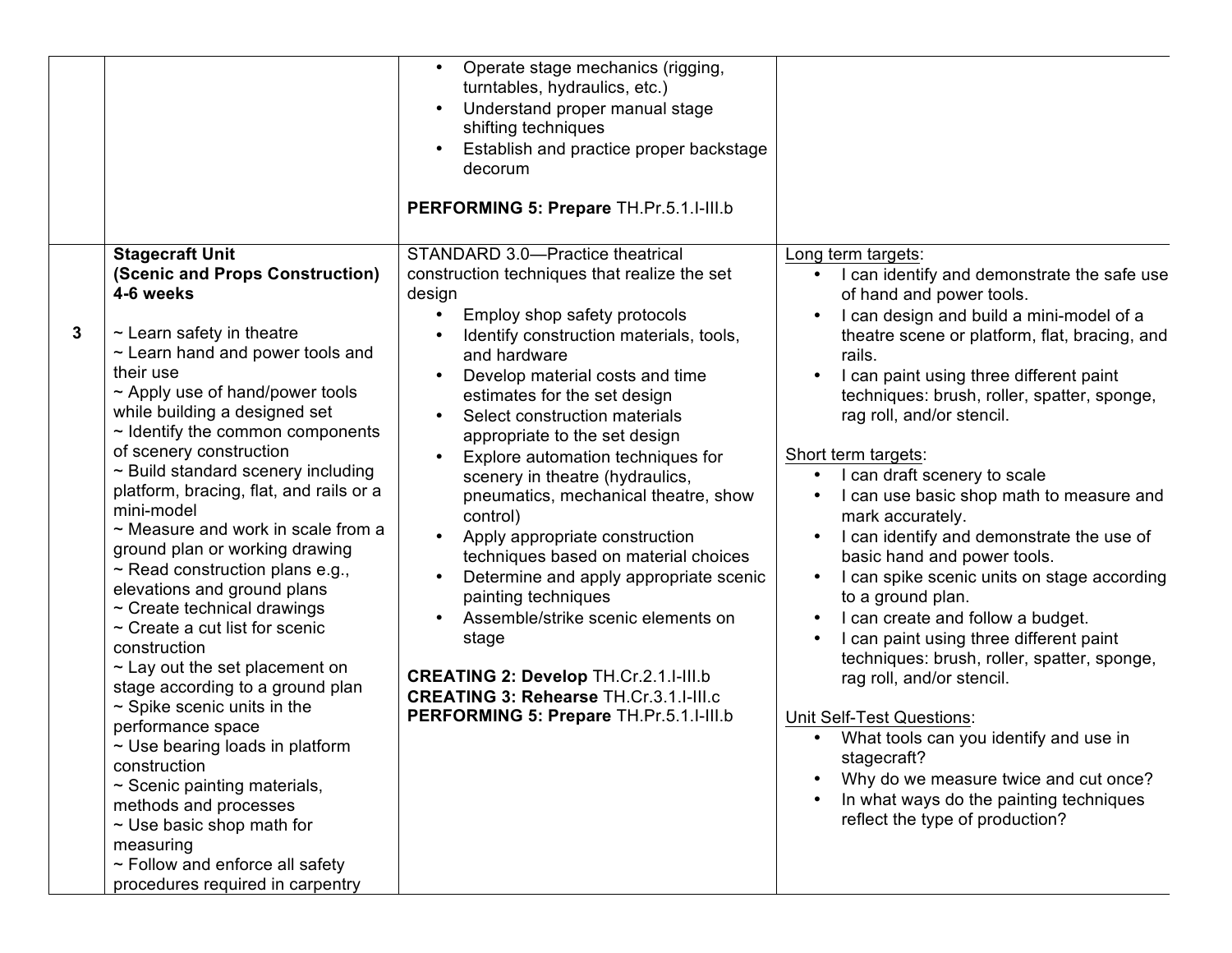|   | work<br>$\sim$ Create and use scenic budgets                                                                                                                                                                                                                                                                                                                                                                                                                                               |                                                                                                                                                                                                                                                                                                                                                                                                                                                                                                                                                                                                                                                                                                                                                                                                                                                                                                                                                               |                                                                                                                                                                                                                                                                                                                                                                                                                                                                       |                            |
|---|--------------------------------------------------------------------------------------------------------------------------------------------------------------------------------------------------------------------------------------------------------------------------------------------------------------------------------------------------------------------------------------------------------------------------------------------------------------------------------------------|---------------------------------------------------------------------------------------------------------------------------------------------------------------------------------------------------------------------------------------------------------------------------------------------------------------------------------------------------------------------------------------------------------------------------------------------------------------------------------------------------------------------------------------------------------------------------------------------------------------------------------------------------------------------------------------------------------------------------------------------------------------------------------------------------------------------------------------------------------------------------------------------------------------------------------------------------------------|-----------------------------------------------------------------------------------------------------------------------------------------------------------------------------------------------------------------------------------------------------------------------------------------------------------------------------------------------------------------------------------------------------------------------------------------------------------------------|----------------------------|
| 4 | <b>Properties Unit</b><br>2-4 weeks<br>$\sim$ Create properties paperwork and<br>running sheets from an existing<br>script<br>$\sim$ Lay-out and label a prop table<br>$\sim$ Construct and repair basic props<br>using a variety of materials and<br>skills<br>$\sim$ Identify techniques for<br>constructing props including paper<br>maché, foam, and other materials<br>$\sim$ Demonstrate knowledge of prop<br>safety construction and use<br>$\sim$ Create and use properties budget | STANDARD 5.0-Collaborate with director and<br>design team on property list and set dressings<br>Employ shop safety protocols<br>Plan for rehearsal properties<br>Determine whether to build or procure<br>properties and set dressings<br>Identify construction materials, tools,<br>and hardware as needed<br>Select construction materials<br>appropriate to the properties and/or set<br>dressings as needed<br>Develop material costs and time<br>estimates for the properties and set<br>dressings<br>Apply appropriate construction<br>techniques based on material choices<br>as appropriate<br>Determine and apply appropriate finish<br>techniques, including dyeing and<br>painting<br>Install set dressings<br>Organize properties table for run of<br>show<br>Maintain properties through run of show<br><b>CREATING 2: Develop TH.Cr.2.1.I-III.b</b><br><b>CREATING 3: Rehearse TH.Cr.3.1.I-III.c</b><br>PERFORMING 5: Prepare TH.Pr.5.1.I-III.b | Long term targets:<br>I can layout and label a prop table.<br>I can construct one basic prop.<br>Short term targets:<br>I can create properties run cue sheets.<br>I can identify techniques for constructing<br>props.<br>I can demonstrate props construction safety<br><b>Unit Self-Test Questions:</b><br>1. What types of techniques can be used to<br>build props?<br>2. How do you layout a prop table for<br>production?<br>What goes onto a props cue sheet? | Forn<br>Sum<br><b>SPIF</b> |
|   | <b>Costuming Unit</b><br>4-6 weeks<br>$\sim$ Perform basic hand and machine                                                                                                                                                                                                                                                                                                                                                                                                                | STANDARD 4.0-Practical theatrical<br>techniques that realize costume design<br>• Employ shop safety protocols<br>Create costume patterns based on the                                                                                                                                                                                                                                                                                                                                                                                                                                                                                                                                                                                                                                                                                                                                                                                                         | Long term targets:<br>I can use two different stitches to sew one<br>item.                                                                                                                                                                                                                                                                                                                                                                                            | Forn                       |
| 5 | stitching<br>$\sim$ Take measurements and perform<br>fittings<br>$\sim$ Label costumes, accessories and<br>shoes<br>$\sim$ Organize accessory bags and                                                                                                                                                                                                                                                                                                                                     | designs<br>Identify costume construction materials,<br>tools, and hardware<br>Develop material costs and time<br>estimates for the costume design<br>Select construction materials                                                                                                                                                                                                                                                                                                                                                                                                                                                                                                                                                                                                                                                                                                                                                                            | Short term targets:<br>I can demonstrate an understanding of the<br>design process.<br>I can demonstrate fabric knowledge.<br>I can thread a needle.<br>I can demonstrate hand stitching.                                                                                                                                                                                                                                                                             | Sum                        |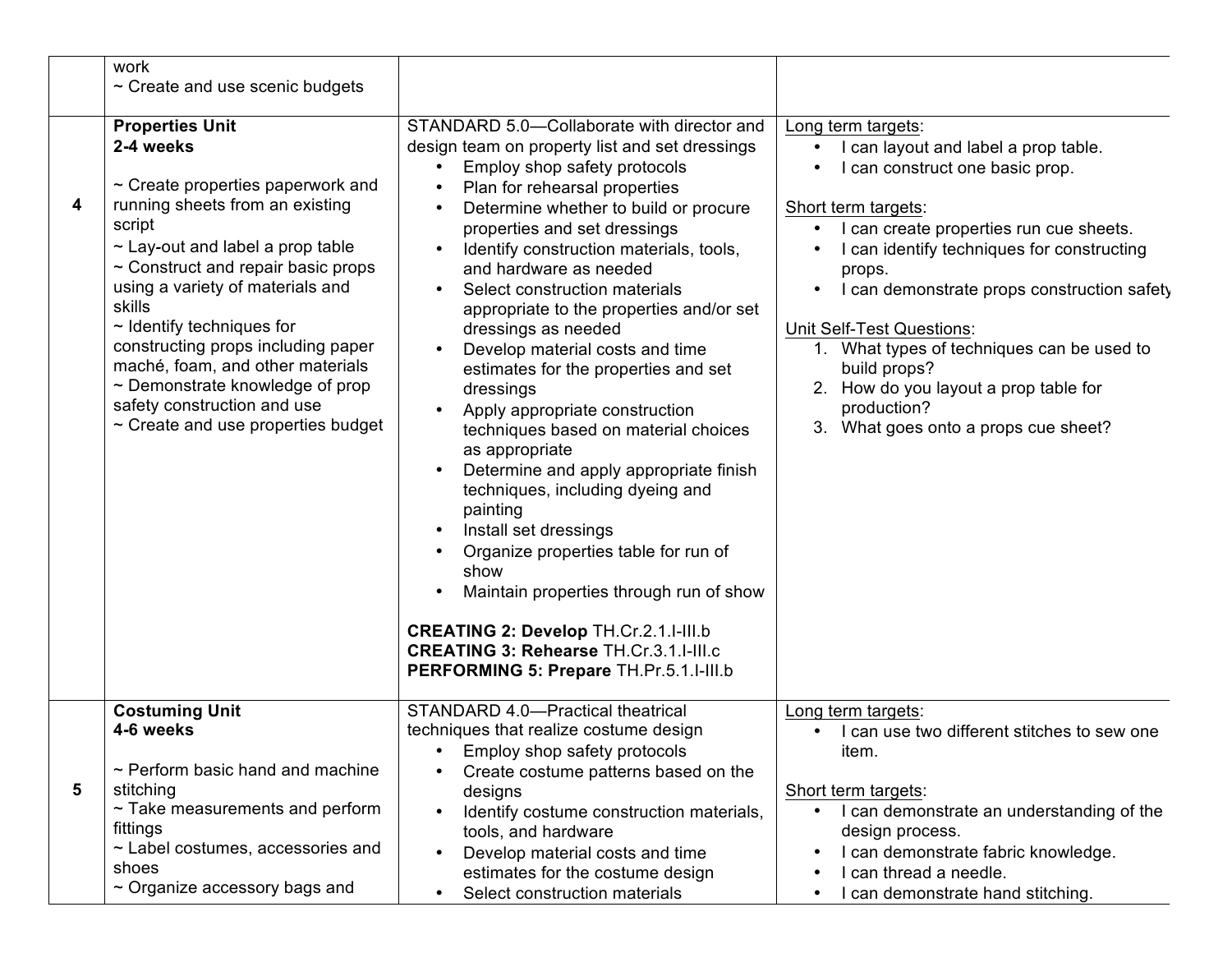| wardrobe racks<br>$\sim$ Set-up and organize a quick<br>change booth<br>$\sim$ Identify and use costume<br>resources including shops and<br>suppliers<br>$\sim$ Create a list of the range of fabric<br>and appropriate applications or use<br>for costume construction<br>$\sim$ Perform basic costume<br>maintenance including laundry and<br>repairs<br>$\sim$ Prepare a wardrobe plot for each<br>character in a script<br>$\sim$ Create and use budgets for | appropriate to the costume design<br>Apply appropriate construction<br>techniques based on material choices<br>Conduct fittings with actors<br>Determine and apply appropriate finish<br>techniques, including dyeing and<br>painting<br>Organize quick changes, costume<br>repairs, and general maintenance<br>through the run of a show<br><b>CREATING 1: Envision/Conceptualize</b><br>Anchor Standard 1: Generate and<br>conceptualize artistic ideas and work.<br>Enduring Understanding: Theatre artists rely on | can mark and cut a piece of fabric.<br>can research and analyze an assigned<br>script through the design process.<br>Unit Self-Test Questions:<br>1. What is the different between hand and<br>machine sewing?<br>2. In what ways do a costume designer and<br>costume construction work together to<br>realize a design? | <b>SPIF</b> |
|------------------------------------------------------------------------------------------------------------------------------------------------------------------------------------------------------------------------------------------------------------------------------------------------------------------------------------------------------------------------------------------------------------------------------------------------------------------|------------------------------------------------------------------------------------------------------------------------------------------------------------------------------------------------------------------------------------------------------------------------------------------------------------------------------------------------------------------------------------------------------------------------------------------------------------------------------------------------------------------------|---------------------------------------------------------------------------------------------------------------------------------------------------------------------------------------------------------------------------------------------------------------------------------------------------------------------------|-------------|
| costume expenditures                                                                                                                                                                                                                                                                                                                                                                                                                                             | intuition, curiosity, and critical inquiry.<br>Essential Question(s): What happens when<br>theatre artists use their imaginations and/or<br>learned theatre skills while engaging in creative<br>exploration and inquiry?                                                                                                                                                                                                                                                                                              |                                                                                                                                                                                                                                                                                                                           |             |
|                                                                                                                                                                                                                                                                                                                                                                                                                                                                  | PROFICIENT TH.Cr.1.1.1<br>b. Explore the impact of a technology on design<br>choices in a drama / theatre work.<br>ACCOMPLISHED TH.Cr.1.1.II<br>b. Understand and apply technology to design<br>solutions for a drama / theatre work.<br>ADVANCED TH.Cr.1.1.III<br>b. Create a complete design for a drama /<br>theatre work that incorporates all elements of<br>technology.                                                                                                                                          |                                                                                                                                                                                                                                                                                                                           |             |
|                                                                                                                                                                                                                                                                                                                                                                                                                                                                  | <b>CREATING 2: Develop TH.Cr.2.1.I-III.b</b><br><b>CREATING 3: Rehearse TH.Cr.3.1.I-III.c</b><br>PERFORMING 5: Prepare TH.Pr.5.1.I-III.b                                                                                                                                                                                                                                                                                                                                                                               |                                                                                                                                                                                                                                                                                                                           |             |
|                                                                                                                                                                                                                                                                                                                                                                                                                                                                  | <b>PERFORMING 6: Share/Present</b><br>Anchor Standard 6: Convey meaning through<br>the presentation of artistic work.<br>Enduring Understanding: theatre artists share<br>and present stories, ideas, and envisioned<br>worlds to explore the human experience.<br>Essential Question(s): What happens when                                                                                                                                                                                                            |                                                                                                                                                                                                                                                                                                                           |             |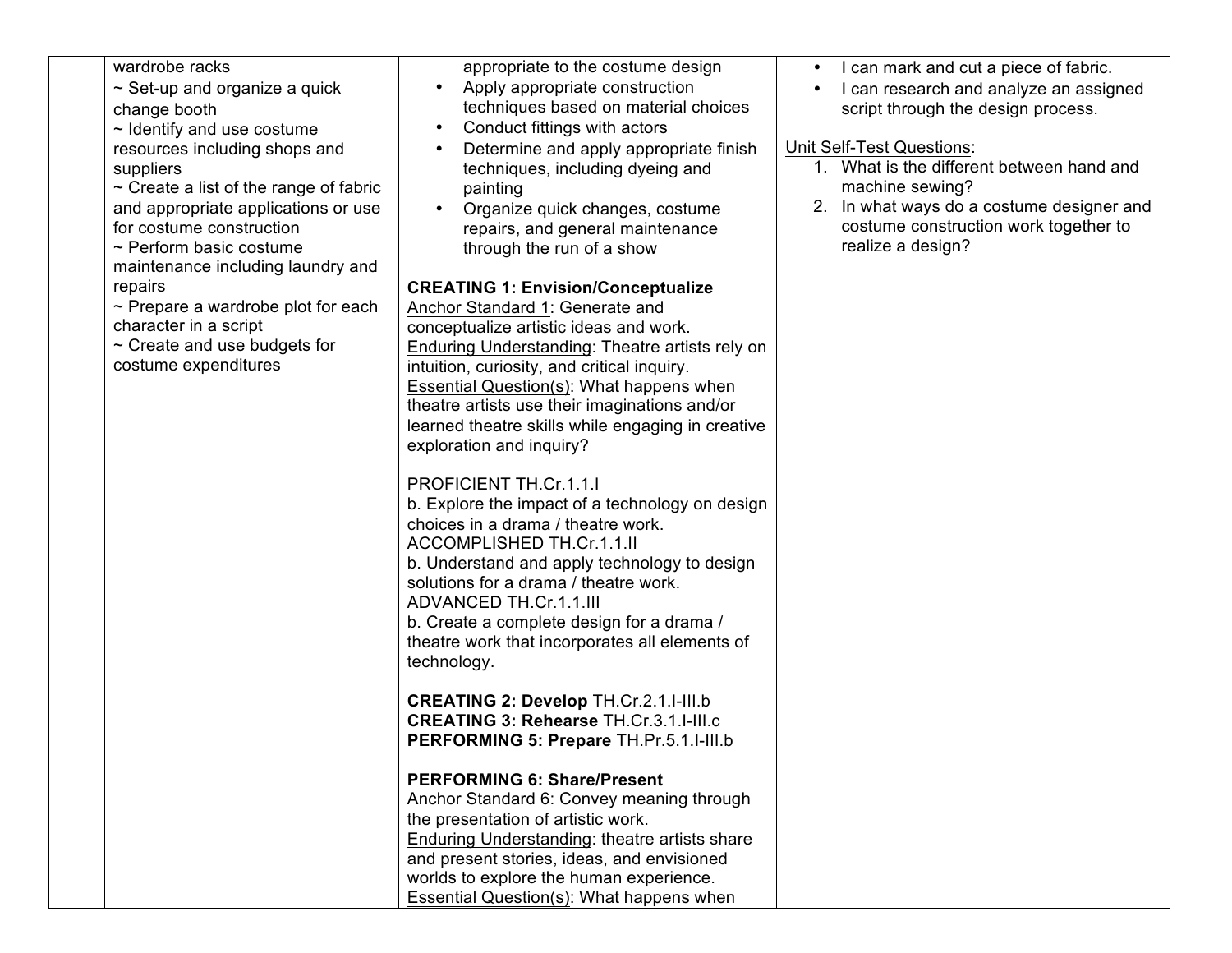|   |                                                                                                                                                                                                                                                                                                                                                                                                                                                                                                                                                                                                                                                                                               | theatre artists and audiences share a creative<br>experience?<br>PROFICIENT TH.Pr.6.1.I<br>a. Perform a scripted drama / theatre work for<br>an audience.<br>ACCOMPLISHED TH.Pr.6.1.II<br>a. Present a drama / theatre work using<br>creative processes that shape the production<br>for a specific audience.<br><b>ADVANCED TH.Pr.6.1.III</b><br>a. Present a drama / theatre production for a<br>specific audience that employs research and<br>analysis grounded in the creative perspectives<br>of the playwright, director, designer, and<br>dramaturg.                                                                                                                                                                                                                                                                                               |                                                                                                                                                                                                                                                                                                                                                                                                                                                                                                                                                                                                                                                                                                                                                                                                                           |                            |
|---|-----------------------------------------------------------------------------------------------------------------------------------------------------------------------------------------------------------------------------------------------------------------------------------------------------------------------------------------------------------------------------------------------------------------------------------------------------------------------------------------------------------------------------------------------------------------------------------------------------------------------------------------------------------------------------------------------|------------------------------------------------------------------------------------------------------------------------------------------------------------------------------------------------------------------------------------------------------------------------------------------------------------------------------------------------------------------------------------------------------------------------------------------------------------------------------------------------------------------------------------------------------------------------------------------------------------------------------------------------------------------------------------------------------------------------------------------------------------------------------------------------------------------------------------------------------------|---------------------------------------------------------------------------------------------------------------------------------------------------------------------------------------------------------------------------------------------------------------------------------------------------------------------------------------------------------------------------------------------------------------------------------------------------------------------------------------------------------------------------------------------------------------------------------------------------------------------------------------------------------------------------------------------------------------------------------------------------------------------------------------------------------------------------|----------------------------|
| 6 | <b>Make-up and Hair Unit</b><br>1-2 weeks<br>$\sim$ Introduce make up design<br>$\sim$ Explain various make up products<br>available<br>$\sim$ Explain different types of stage<br>make up<br>~ Focus on straight make up<br>application<br>$\sim$ Introduction to a make up morgue<br>$\sim$ Label make-up and hair supplies<br>$\sim$ Organize make-up bags and wig<br>stations<br>$\sim$ Apply/create a character makeup<br>design for three to five actors for a<br>performance<br>$\sim$ Use basic make-up techniques in<br>performance<br>$\sim$ Identify and use make-up<br>resources including shops and<br>suppliers<br>$\sim$ Prepare a face plot for each<br>character in a script | STANDARD 4.0 (adapted)-Practice theatrical<br>techniques that realize make up/hair design<br>Employ shop safety protocols<br>Create make-up plots based on the<br>designs<br>Identify make-up and hair materials,<br>tools, and hardware<br>Develop material costs and time<br>estimates for the make-up and hair<br>design<br>Select construction materials<br>appropriate to the design<br>Apply appropriate construction<br>techniques based on material choices<br>Conduct applications with actors<br>Determine and apply appropriate finish<br>techniques<br>Organize make-up, hair, and general<br>supplies through the run of a show<br><b>CREATING 1: Envision/Conceptualize</b><br>TH.Cr.1.1.I-III.b<br><b>CREATING 2: Develop TH.Cr.2.1.I-III.b</b><br><b>CREATING 3: Rehearse TH.Cr.3.1.I-III.c</b><br>PERFORMING 5: Prepare TH.Pr.5.1.I-III.b | Long term targets:<br>I can design and apply make-up and hair fo<br>period styling.<br>I can practice applying stage make up to my<br>own face.<br>I can clean up and store make up properly.<br>Short term targets:<br>I can identify the features of a face.<br>I can design straight make-up for my<br>character.<br>I can determine the colors to use for creatin<br>my design.<br>I can prepare a face plot in preparation for<br>make-up and hair design.<br>I can identify and use various types of<br>theatrical make-up.<br>I can style hair for a particular time period.<br>I can clean up and store make up.<br><b>Unit Self-Test Questions:</b><br>1. How do we determine what color is needed<br>for foundation?<br>2. Where is the rouge placed on the face?<br>3. How and where do we apply highlight and | Forn<br>Sum<br><b>SPIR</b> |

 $\mathbf 1$ 

 $\ddot{\cdot}$ 

 $\mathbf 1$ 

 $\tilde{ }$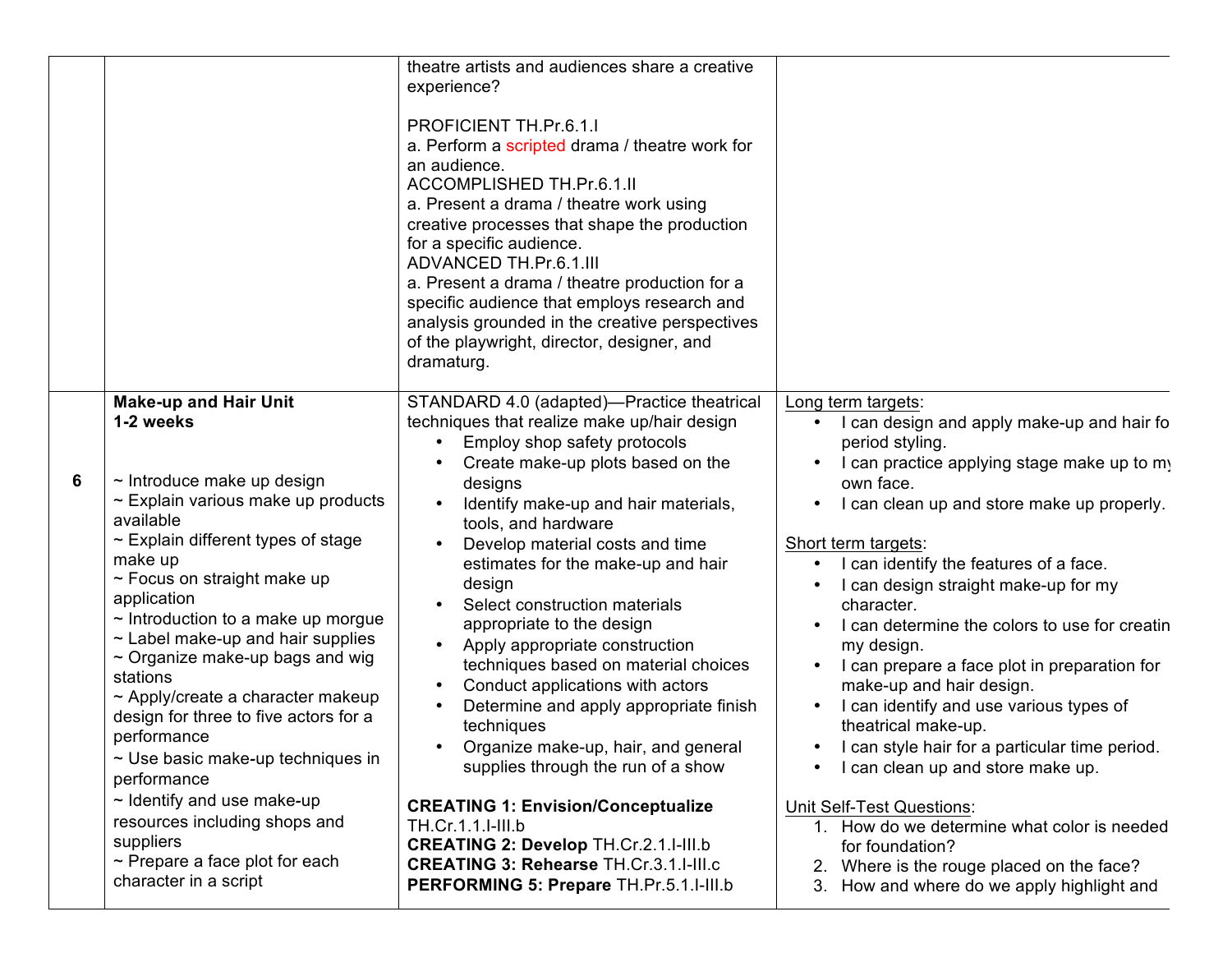|   | $\sim$ List the basic hair and wig<br>requirements for a show from an<br>examination of the script<br>$\sim$ Create and use budgets for<br>make-up and hair expenditures                                                                                                                                                                                                                                                                                                                                                                                                                                                                                                                                                                                                                                                                                                                                              | <b>PERFORMING 6: Share/Present</b><br>TH.Pr.6.1.III.a                                                                                                                                                                                                                                                                                                                                                                                                                                                                                                                                                                                                                                                                                                                                                                                                                                                                                                                                                                              | shadow?<br>4. What order do you apply each type of make<br>up?<br>5.<br>In what ways can the same make up look<br>different on other skin types or character<br>types?                                                                                                                                                                                                                                                                                                                                                                                                                                                                                                                                 |
|---|-----------------------------------------------------------------------------------------------------------------------------------------------------------------------------------------------------------------------------------------------------------------------------------------------------------------------------------------------------------------------------------------------------------------------------------------------------------------------------------------------------------------------------------------------------------------------------------------------------------------------------------------------------------------------------------------------------------------------------------------------------------------------------------------------------------------------------------------------------------------------------------------------------------------------|------------------------------------------------------------------------------------------------------------------------------------------------------------------------------------------------------------------------------------------------------------------------------------------------------------------------------------------------------------------------------------------------------------------------------------------------------------------------------------------------------------------------------------------------------------------------------------------------------------------------------------------------------------------------------------------------------------------------------------------------------------------------------------------------------------------------------------------------------------------------------------------------------------------------------------------------------------------------------------------------------------------------------------|--------------------------------------------------------------------------------------------------------------------------------------------------------------------------------------------------------------------------------------------------------------------------------------------------------------------------------------------------------------------------------------------------------------------------------------------------------------------------------------------------------------------------------------------------------------------------------------------------------------------------------------------------------------------------------------------------------|
|   | <b>Electrics (Lighting) Unit</b><br>2-3 weeks<br>$\sim$ Identify the basic types and<br>components of lighting instruments<br>$\sim$ Hang and focus lighting<br>equipment<br>$\sim$ Change lamps and gels in<br>standard lighting equipment<br>$\sim$ Circuit and patch lighting<br>equipment<br>$\sim$ Read lighting plots and lighting<br>paperwork<br>$\sim$ Use lighting equipment templates<br>to draw lighting symbols on a hang<br>plot<br>~ Demonstrate knowledge of basic<br>color temperature and color theory<br>$\sim$ Identify electrics rigging and<br>lighting positions in the theater<br>$\sim$ Operate/program/maintain lighting<br>equipment including spotlights, light<br>boards, etc.<br>$\sim$ Use math and basic electrical<br>formulas for stage electricians<br>$\sim$ Follow and enforce all safety<br>procedures required in electrics<br>work<br>$\sim$ Create and use electrics budgets | STANDARD 7.0-Lighting: Practice theatrical<br>lighting that realizes the lighting design<br>Employ appropriate safety protocols,<br>including electrical, rigging, etc.<br>Understand basic electrical formulas<br>Maintain lighting equipment<br>Discriminate between lamps<br>Understand lighting board operation<br>and patching<br>Interpret the lighting plot and associated<br>paperwork<br>Identify different types of instruments<br>and their uses<br>Demonstrate ability to hang and focus<br>lighting instruments, including cabling<br>Understand basic color media and<br>lighting accessories<br>Integrate use and programming of<br>intelligent lighting (optional)<br>Utilize lighting design software<br>Recognize DMX and other protocols<br><b>CREATING 1: Envision/Conceptualize</b><br>TH.Cr.1.1.I-III.b<br><b>CREATING 2: Develop TH.Cr.2.1.I-III.b</b><br><b>CREATING 3: Rehearse TH.Cr.3.1.I-III.c</b><br>PERFORMING 5: Prepare TH.Pr.5.1.I-III.b<br><b>PERFORMING 6: Share/Present</b><br>TH.Pr.6.1.III.a | Long term targets:<br>I can hang, cable, circuit, and focus a three<br>unit lighting plot.<br>Short term targets:<br>I can identify the basic types of lighting<br>instruments and plugs.<br>I can use a basic lighting console.<br>$\bullet$<br>I can identify and use gel, gobos, and other<br>lighting equipment, such as top hat, shutters<br>and barn doors.<br>I can create a basic lighting plot and cue<br>sheet.<br><b>Unit Self-Test Questions:</b><br>1. How do you hang, cable, circuit, and focus a<br>lighting instrument?<br>2. What is the difference among the lighting<br>instruments?<br>How do you complete a lighting plot?<br>3.<br>How do you write a lighting cue sheet?<br>4. |
| 8 | <b>Sound Unit</b><br>2-3 weeks<br>$\sim$ Analyze script to create a cue list<br>for sound                                                                                                                                                                                                                                                                                                                                                                                                                                                                                                                                                                                                                                                                                                                                                                                                                             | STANDARD 8.0-Sound: Practice audio<br>techniques that realize the sound design<br>Employ appropriate safety protocols,<br>including electrical, rigging, etc.<br>Understand basic electrical formulas                                                                                                                                                                                                                                                                                                                                                                                                                                                                                                                                                                                                                                                                                                                                                                                                                              | Long term targets:<br>I can set up a basic sound system, including<br>one microphone.<br>I can demonstrate a sound design with<br>$\bullet$<br>appropriate sound mix.                                                                                                                                                                                                                                                                                                                                                                                                                                                                                                                                  |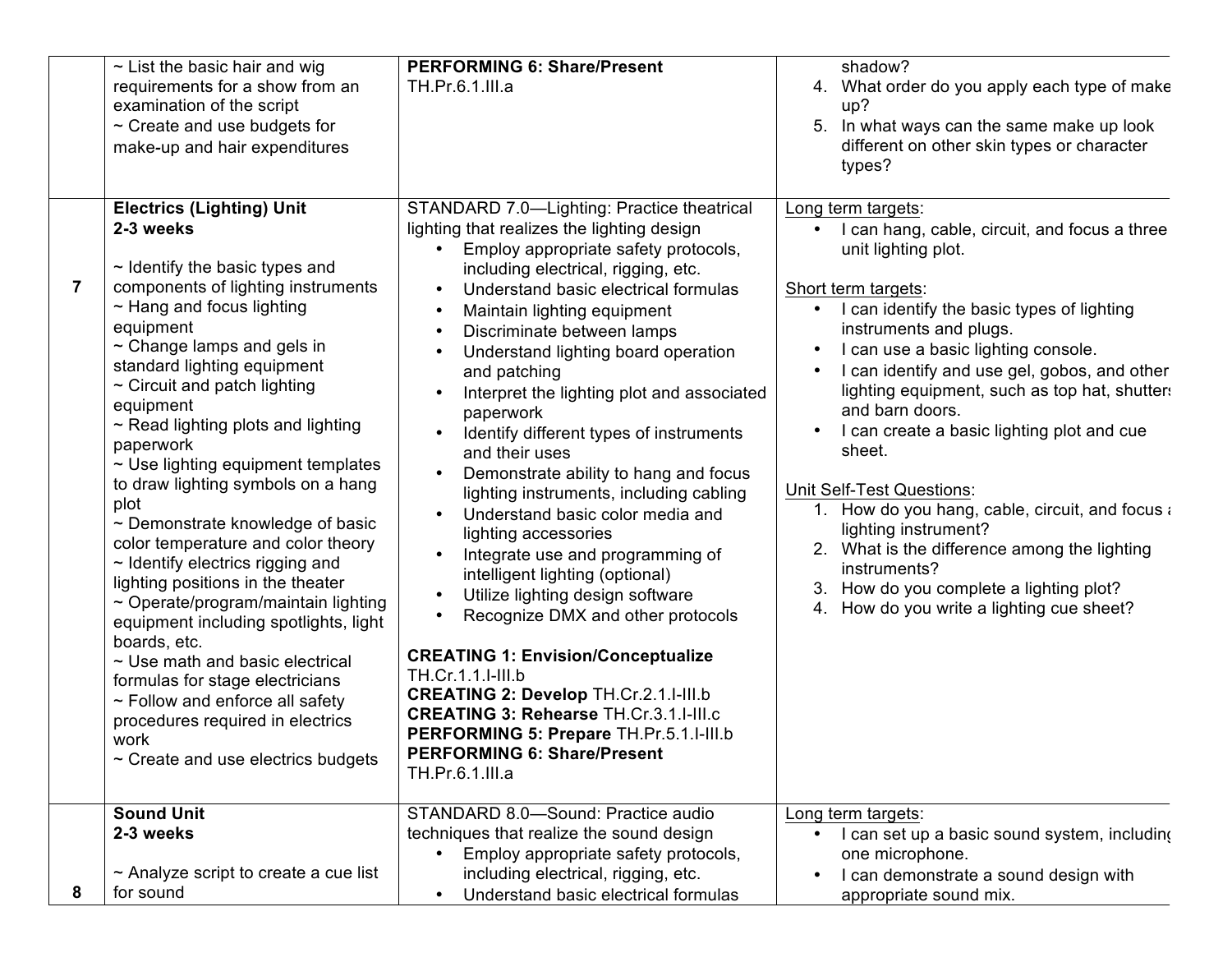| $\sim$ Identify common sound equipment<br>and components<br>$\sim$ Microphone technique and<br>positioning<br>$\sim$ Assemble sound system to<br>enhance appropriate sound mix and<br>balance<br>$\sim$ Use and edit sound software<br>$\sim$ Comply with sound safety issues<br>~ Calculate sound budget<br>$\sim$ Perform signal math using sound<br>theory                                                                                                                                                                                        | Maintain audio equipment<br>$\bullet$<br>Discriminate among microphones,<br>speakers, amplifiers, and peripherals<br>Understand sound board operation and<br>patching<br>Interpret the sound plot and associated<br>$\bullet$<br>paperwork<br>Demonstrate ability to install and EQ<br>audio equipment, including cabling<br>Understand basic acoustic theory<br>Integrate use and programming of<br>automated mixing console<br>Utilize sound design/playback software<br>$\bullet$<br>Understand live sound reinforcement<br>techniques<br>Understand studio recording techniques<br><b>CREATING 1: Envision/Conceptualize</b><br>TH.Cr.1.1.I-III.b<br><b>CREATING 2: Develop TH.Cr.2.1.I-III.b</b><br><b>CREATING 3: Rehearse TH.Cr.3.1.I-III.c</b><br>PERFORMING 5: Prepare TH.Pr.5.1.I-III.b<br><b>PERFORMING 6: Share/Present</b><br>TH.Pr.6.1.III.a | Short term targets:<br>I can identify the basic parts of a sound<br>system.<br>I can assemble a sound system including a<br>microphone.<br>I can create a sound design using sound<br>software.<br><b>Unit Self-Test Questions:</b><br>1. What are the basic components of a sound<br>system?<br>2. How do you enhance an appropriate sound<br>mix?<br>How do you complete a sound plot?<br>4. How do you write a sound cue sheet?                                                                       | Sum<br><b>SPIR</b>         |
|------------------------------------------------------------------------------------------------------------------------------------------------------------------------------------------------------------------------------------------------------------------------------------------------------------------------------------------------------------------------------------------------------------------------------------------------------------------------------------------------------------------------------------------------------|------------------------------------------------------------------------------------------------------------------------------------------------------------------------------------------------------------------------------------------------------------------------------------------------------------------------------------------------------------------------------------------------------------------------------------------------------------------------------------------------------------------------------------------------------------------------------------------------------------------------------------------------------------------------------------------------------------------------------------------------------------------------------------------------------------------------------------------------------------|----------------------------------------------------------------------------------------------------------------------------------------------------------------------------------------------------------------------------------------------------------------------------------------------------------------------------------------------------------------------------------------------------------------------------------------------------------------------------------------------------------|----------------------------|
| <b>Stage Management Unit</b><br>2 weeks<br>$\sim$ Create a timeline and flow chart to<br>9<br>demonstrate the rehearsal and<br>production processes<br>$\sim$ Create a prompt book to be used<br>in the production of a theater event<br>~ Create call sheets and scene<br>breakdown paperwork to be used in<br>the production of a theater event<br>$\sim$ Direct the various crews in<br>running rehearsals and<br>performances<br>$\sim$ Create prop running paperwork in<br>conjunction with the prop crew<br>$\sim$ Generate rehearsal and show | STANDARD 9.0-Stage Management: Apply<br>organizational and communication skills to<br>managing a theatrical production<br>Understand and enforce safety<br>$\bullet$<br>procedures and protocols<br>Manage rehearsal process (schedule,<br>actors, technicians, director)<br>Call the show, including lighting, sound,<br>$\bullet$<br>props, scene changes, actors,<br>costuming, etc.<br>Develop prompt book and show related<br>$\bullet$<br>paperwork<br>Conduct the technical/pick-up<br>$\bullet$<br>rehearsals<br>Read scalded drawings and arrange<br>$\bullet$<br>rehearsal hall appropriately<br>Create blocking notes during rehearsal<br>$\bullet$                                                                                                                                                                                             | Long term targets:<br>I can tape out a ground plan.<br>I can create a prompt book with blocking an<br>cue notation.<br>Short term targets:<br>I can create a rehearsal and production<br>schedule.<br>I can create call sheets.<br>I can organize and run an audition.<br>I can assist the director with technical needs<br>I can run a dry tech.<br>$\bullet$<br><b>Unit Self-Test Questions:</b><br>What are the components of a prompt book<br>2.<br>What is the purpose of call sheets for an<br>SM? | Forn<br>Sum<br><b>SPIF</b> |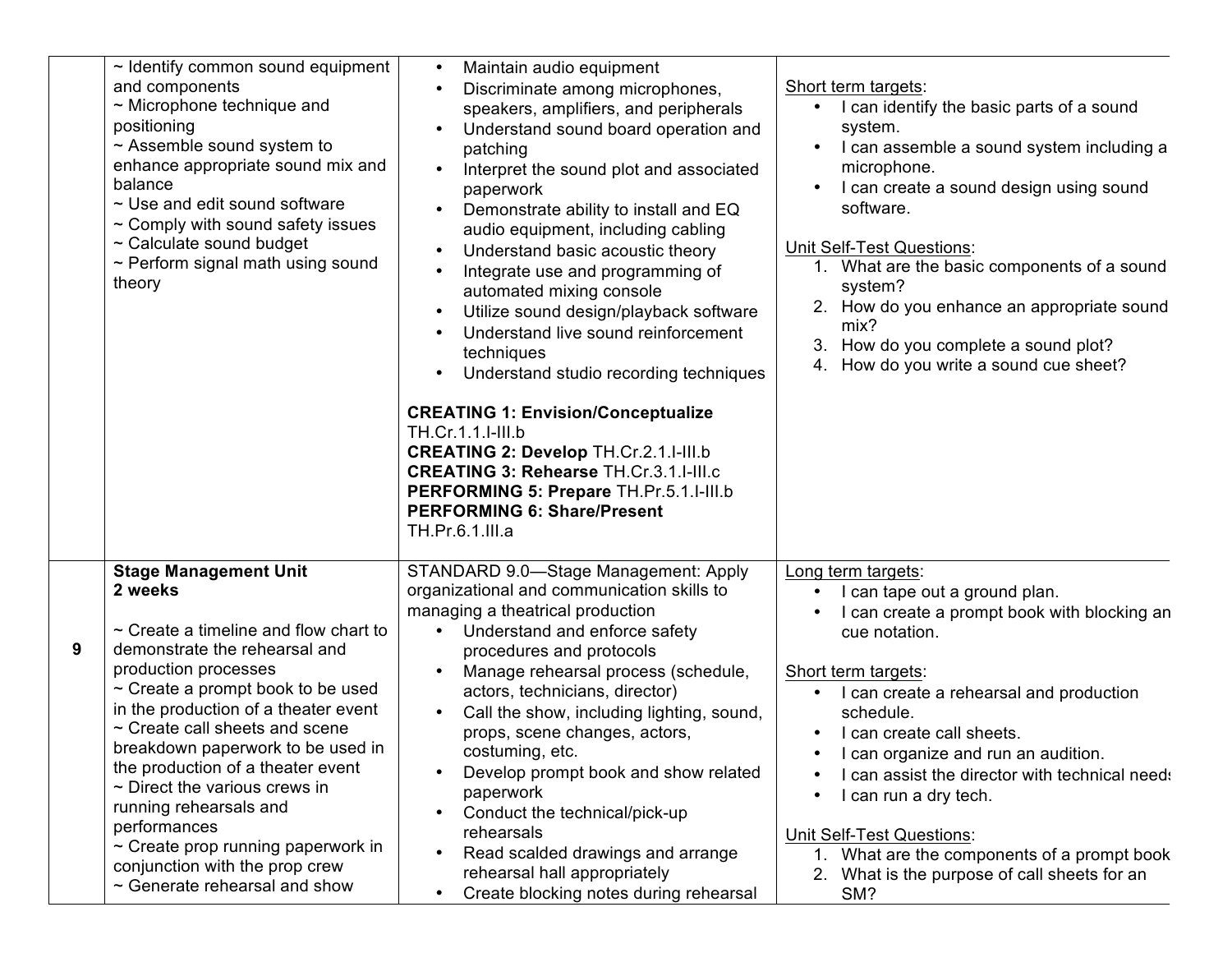|    | reports<br>$\sim$ Demonstrate knowledge of<br>communication methods for serving<br>as the liaison<br>$\sim$ Generate rehearsal schedules in<br>conjunction with the director<br>$\sim$ Create and stock a basic stage<br>management kit<br>$\sim$ Tape out a rehearsal room by<br>reading drawings and ground plans<br>$\sim$ Supervise the deck crew in glow<br>taping stage set and set-up of safety<br>lights<br>$\sim$ Organize and run an audition<br>$\sim$ Run a dry technical rehearsal<br>$\sim$ Create and use production<br>budgets                                                                                                        | Perform the role of liaison among all<br>artistic and technical entities<br>Create master calendar for the<br>$\bullet$<br>production from first concept meeting to<br>strike<br>Coordinate the running crew<br>$\bullet$<br><b>CREATING 2: Develop TH.Cr.2.1.I-III.b</b><br><b>CREATING 3: Rehearse TH.Cr.3.1.I-III.c</b><br>PERFORMING 5: Prepare TH.Pr.5.1.I-III.b<br><b>PERFORMING 6: Share/Present</b><br>TH.Pr.6.1.III.a | What are the main duties of an SM?<br>3.<br>4. How do an SM and ASM differ?                                                                                                                                                                                                                                                                                                                                                                                                                                                                                                                                                                                                                                                                                                                                                                                                                                                                  |                            |
|----|-------------------------------------------------------------------------------------------------------------------------------------------------------------------------------------------------------------------------------------------------------------------------------------------------------------------------------------------------------------------------------------------------------------------------------------------------------------------------------------------------------------------------------------------------------------------------------------------------------------------------------------------------------|--------------------------------------------------------------------------------------------------------------------------------------------------------------------------------------------------------------------------------------------------------------------------------------------------------------------------------------------------------------------------------------------------------------------------------|----------------------------------------------------------------------------------------------------------------------------------------------------------------------------------------------------------------------------------------------------------------------------------------------------------------------------------------------------------------------------------------------------------------------------------------------------------------------------------------------------------------------------------------------------------------------------------------------------------------------------------------------------------------------------------------------------------------------------------------------------------------------------------------------------------------------------------------------------------------------------------------------------------------------------------------------|----------------------------|
| 10 | <b>Theatre Marketing Unit</b><br>2 weeks<br>$\sim$ Develop theatre marketing plan<br><b>INTERPRETATION</b><br>$\sim$ Campaign matches the concept of<br>the production<br><b>EXECUTION</b><br>$\sim$ All pieces identifiable as coming<br>from the same campaign<br>$\sim$ Precision and clarity of designs<br>$\sim$ Artistic quality of designs<br>$\sim$ Accuracy of details<br>Technology used in the building of<br>the elements<br><b>PUBLIC RELATIONS</b><br>$\sim$ Target audience identified<br>$\sim$ Effective press release<br>information<br>~ Publicity package effective in<br>generating an audience<br>$\sim$ Overall marketing plan | <b>CREATING 1: Envision/Conceptualize</b><br>TH.Cr.1.1.I-III.b<br><b>CREATING 2: Develop TH.Cr.2.1.I-III.b</b><br><b>CREATING 3: Rehearse TH.Cr.3.1.I-III.c</b><br>PERFORMING 5: Prepare TH.Pr.5.1.I-III.b<br><b>PERFORMING 6: Share/Present</b><br>TH.Pr.6.1.III.a                                                                                                                                                            | Long term targets:<br>I can develop a clear marketing plan for a<br>theatre production.<br>Short term targets:<br>I can create two (2) press releases<br>consisting of an information article and<br>feature article.<br>I can create one (1) promotional project idea<br>or documentation of a completed<br>promotional project<br>I can write a budget for a theatre production<br>to include information about the budget for<br>publicity, justification of expenses, seating<br>capacity, seats sold per performance, and<br>comparison to similar past shows.<br>I can develop a design statement where I<br>discuss the director's concept, discuss your<br>vision for design choices inspired by the<br>script, target audience, discuss any major<br>issues with public relations, and discuss how<br>the problems were solved.<br>I can complete a self-evaluation of the<br>$\bullet$<br>effectiveness of the campaign addressing | Forn<br>Sum<br><b>SPIF</b> |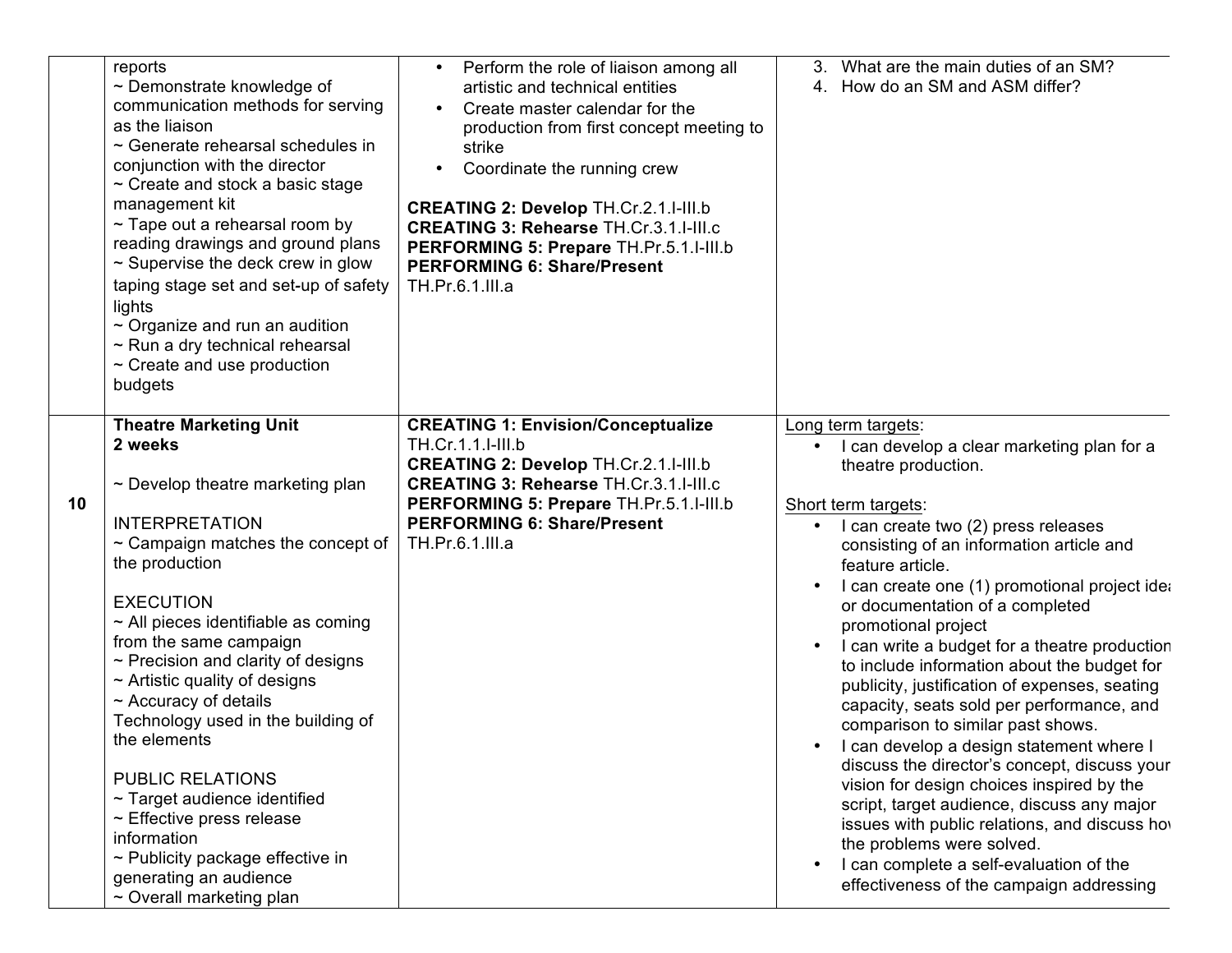|    | effectiveness<br><b>PRESENTATION</b><br>$\sim$ Knowledge of the play<br>$\sim$ Understanding of whole<br>production concept<br>$\sim$ Justification of design elements<br>$\sim$ Effective communication of ideas                                                                                                                                                                                                         |                                                                                                                                                                                                                                                                                                                                                                                                                                                                                                                                                                                                                                                                                                                                                                                                                                                                                                                                                                                                                                                                                                                                                      | what you learned and what you would do<br>differently next time.<br>I can include other sources of inspiration, if<br>any were used.<br><b>Unit Self-Test Questions:</b><br>1. What are the major components of theatre<br>marketing?<br>2. What is the importance of staying on<br>budget?<br>3. What did you learn?<br>4. What would you do differently next time?                                                                                                                                                                                                                                                                                                                                                                                                                                                                                                                                                                                                                                  |
|----|---------------------------------------------------------------------------------------------------------------------------------------------------------------------------------------------------------------------------------------------------------------------------------------------------------------------------------------------------------------------------------------------------------------------------|------------------------------------------------------------------------------------------------------------------------------------------------------------------------------------------------------------------------------------------------------------------------------------------------------------------------------------------------------------------------------------------------------------------------------------------------------------------------------------------------------------------------------------------------------------------------------------------------------------------------------------------------------------------------------------------------------------------------------------------------------------------------------------------------------------------------------------------------------------------------------------------------------------------------------------------------------------------------------------------------------------------------------------------------------------------------------------------------------------------------------------------------------|-------------------------------------------------------------------------------------------------------------------------------------------------------------------------------------------------------------------------------------------------------------------------------------------------------------------------------------------------------------------------------------------------------------------------------------------------------------------------------------------------------------------------------------------------------------------------------------------------------------------------------------------------------------------------------------------------------------------------------------------------------------------------------------------------------------------------------------------------------------------------------------------------------------------------------------------------------------------------------------------------------|
| 11 | <b>Dramaturgy Unit</b><br>1 week<br>$\sim$ Brief review of theatre history<br>$\sim$ Watch theatre history video<br>~ Take Cornell notes<br>$\sim$ Take quiz over content<br>$\sim$ Introduce play for production<br>$\sim$ Find common themes in play<br>$\sim$ Define and discuss the role of a<br>dramaturg in development of a<br>production<br>$\sim$ Small group projects on different<br>theatre history movements | <b>CREATING 2: Develop TH.Cr.2.1.I-III.b</b><br>PERFORMING 5: Prepare TH.Pr.5.1.I-III.b<br><b>PERFORMING 6: Share/Present</b><br>TH.Pr.6.1.III.a<br><b>CONNECTING 11: Interrelate</b><br>Anchor Standard 11: Relate artistic ideas and<br>works with societal, cultural, and historical<br>context to deepen understanding.<br>Enduring Understanding: Theatre artists<br>understand and can communicate their creative<br>process as they analyze the way the world may<br>be understood.<br><b>Essential Question(s): What happens when</b><br>theatre artists allow an understanding of<br>themselves and the world to inform perceptions<br>about theatre and the purpose of their work?<br>PROFICIENT TH.Cn.11.1.1<br>a. Explore how cultural, global, and historic<br>belief systems affect creative choices in a<br>drama / theatre work.<br>ACCOMPLISHED TH.Cn.11.1.II<br>a. Integrate conventions and knowledge from<br>different art forms and other disciplines to<br>develop a cross-cultural drama/theatre work.<br>ADVANCED TH.Cn.11.1.III<br>a. Develop a drama / theatre work that<br>identifies and questions cultural, global, and | Long term targets:<br>I can identify the key plot elements,<br>character development, and themes in the<br>play for a theatrical performance.<br>I can create a lobby display for audience<br>education around the play in performance.<br>Short term targets:<br>I can identify the significance of the theatre<br>historical period of the play.<br>I can give one example how history<br>influences theatre and theatre influences<br>history for the play.<br>I can research historical references in the<br>play, about the play, and playwright.<br>Unit Self-Test Questions:<br>What is a dramaturg?<br>What role does a dramaturg play in<br>production?<br>• What are the significant moments in history<br>related to the play in research?<br>How does theatre influence life and life<br>influence theatre over time?<br>How does analyzing a script give the actor<br>$\bullet$<br>and director clues about the play and its<br>characters?<br>How do the story's theme and style of the |

 $\mathbf 1$ 

 $\tilde{c}$ 

 $\mathbf 1$ 

 $\tilde{c}$ 

 $\bullet$ 

 $\bullet$ 

 $\bullet$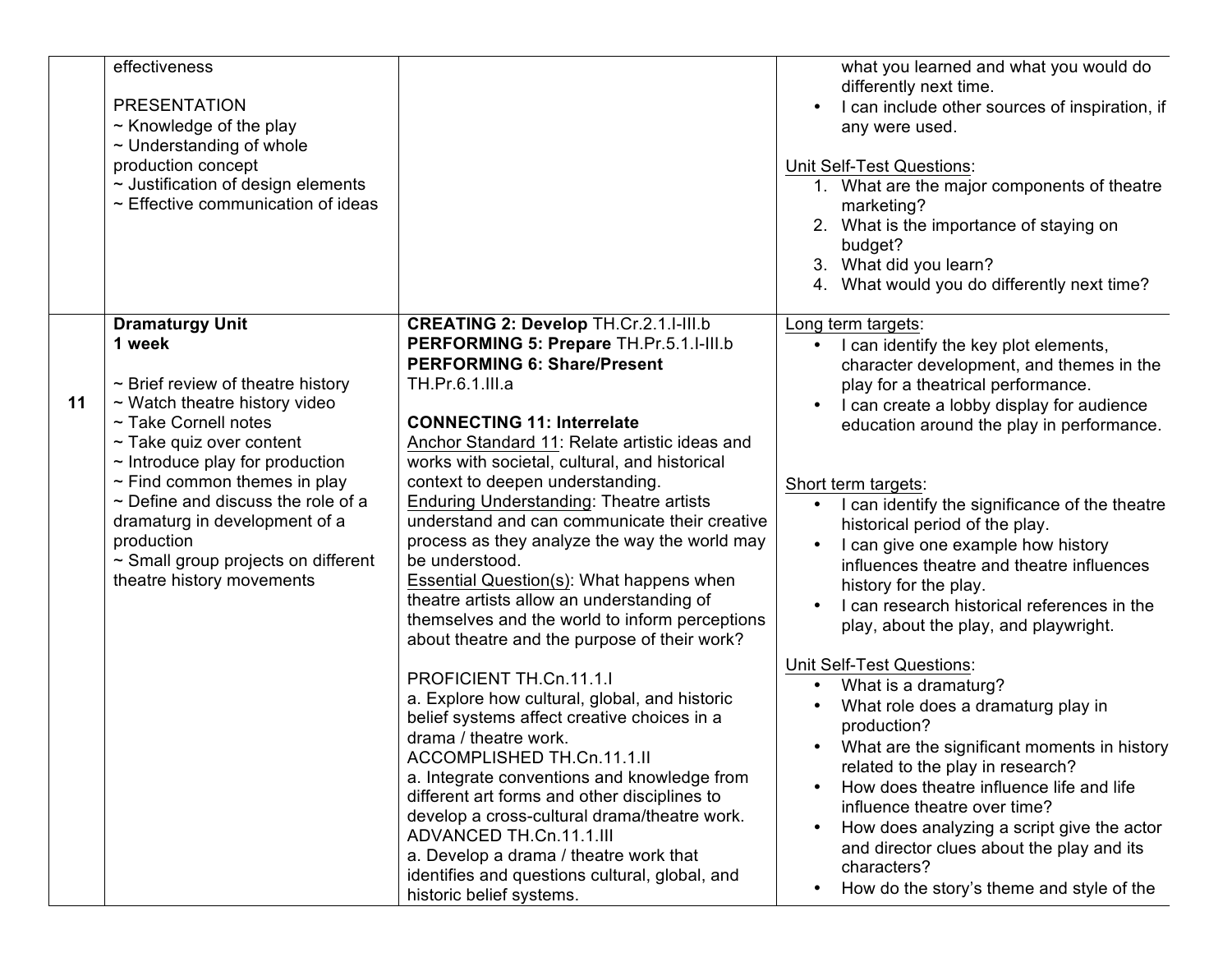|          |                                                                                                                                                                                                                                                                                                                                                                                                                                                                                                                                                                                                                                                                                                                                           | <b>CONNECTING 11: Research TH.Cn.11.2.I-</b><br>III.b                                                                                                                                                                                                                                                                                                                                                                                                                                                                                                                                                                                                                                                                                                                                                                                                                                                                                                                                                                                                                                                                                                                                                                                                                                                                                           | play effect the actor and storytelling?                                                                                                                                                                                                                                                                                                                                                                                                                                                                                                                                                                                                                                                                                                                                                                                                                        |                            |
|----------|-------------------------------------------------------------------------------------------------------------------------------------------------------------------------------------------------------------------------------------------------------------------------------------------------------------------------------------------------------------------------------------------------------------------------------------------------------------------------------------------------------------------------------------------------------------------------------------------------------------------------------------------------------------------------------------------------------------------------------------------|-------------------------------------------------------------------------------------------------------------------------------------------------------------------------------------------------------------------------------------------------------------------------------------------------------------------------------------------------------------------------------------------------------------------------------------------------------------------------------------------------------------------------------------------------------------------------------------------------------------------------------------------------------------------------------------------------------------------------------------------------------------------------------------------------------------------------------------------------------------------------------------------------------------------------------------------------------------------------------------------------------------------------------------------------------------------------------------------------------------------------------------------------------------------------------------------------------------------------------------------------------------------------------------------------------------------------------------------------|----------------------------------------------------------------------------------------------------------------------------------------------------------------------------------------------------------------------------------------------------------------------------------------------------------------------------------------------------------------------------------------------------------------------------------------------------------------------------------------------------------------------------------------------------------------------------------------------------------------------------------------------------------------------------------------------------------------------------------------------------------------------------------------------------------------------------------------------------------------|----------------------------|
| $1 - 12$ | <b>Theatre Production Lab Unit/</b><br><b>Run Crews Unit</b><br>Up to 4 weeks per production<br>~ Follow cues from headset and cue<br>lights<br>$\sim$ Read cue sheets and run show<br>accordingly<br>$\sim$ Understand and use rigging<br>systems and operations<br>$\sim$ Discuss and outline the roles of<br>various crew positions<br>$\sim$ Strike organization and recycling<br>$\sim$ Outline in discussion or writing the<br>procedures for deck safety<br>$\sim$ Walk the stage area to trouble<br>shoot for safety issues<br>$\sim$ Discuss the role technical crews<br>play in development of a production<br>$\sim$ Explain crew selection process<br>$\sim$ Production application (Fall,<br>Winter, and Spring productions) | STANDARD 2.0-Explore how technical<br>theatre realizes the design process<br>Recognize the roles and responsibilities<br>of technical theatre positions and their<br>positions within a production hierarchy<br>Interpret design drawings, including<br>renderings, drafting, and models<br>Collaborate with designers to realize the<br>design<br>Employ interpretations in constructing<br>sets, costumes, and installing lighting<br>and sound plots<br><b>RESPONDING 9: Evaluate (Units 1-12)</b><br>Anchor Standard 9: Apply criteria to evaluate<br>artistic work.<br><b>Enduring Understanding: Theatre artists apply</b><br>criteria to investigate, explore, and assess<br>drama and theatre work.<br>Essential Question(s): How are the theatre<br>artist's processes and the audience's<br>perspectives impacted by analysis and<br>synthesis?<br><b>PROFICIENT TH.Re.9.1.I</b><br>b. Consider the aesthetics of the production<br>elements in a drama / theatre work.<br>ACCOMPLISHED TH.Re.9.1.II<br>b. Construct meaning in a drama / theatre<br>work, considering personal aesthetics and<br>knowledge of production elements while<br>respecting others' interpretations.<br>ADVANCED TH.Re.9.1.III<br>b. Analyze and evaluate varied aesthetic<br>interpretations of production elements for the<br>same drama / theatre work. | Long term targets:<br>I can follow cue sheets.<br>I can be a trained crewmember for a play fo<br>a public audience.<br>I can work on a run crew.<br>Short term targets:<br>I can read a cue sheet.<br>I can use rigging safely, when required.<br>I can identify and explain the roles of variou<br>crew positions.<br>I can demonstrate deck safety.<br>I can be a qualified crewmember for a wide<br>range of positions.<br>I can participate in exercises to develop my<br>technical skills sets.<br>I can attend rehearsals and performances.<br>I can work with a team of my peers.<br>I can perform my position with the show.<br><b>Unit Self-Test Questions:</b><br>1. What OSHA rules apply to the stage area?<br>2. What are the various run crews for a<br>production?<br>What does it mean to have deck safety?<br>4. How do you read a cue sheet? | Forn<br>Sum<br><b>SPIF</b> |
|          | <b>Vocabulary: ongoing</b>                                                                                                                                                                                                                                                                                                                                                                                                                                                                                                                                                                                                                                                                                                                | <b>RESPONDING 7: Reflect (see "Reflections"</b>                                                                                                                                                                                                                                                                                                                                                                                                                                                                                                                                                                                                                                                                                                                                                                                                                                                                                                                                                                                                                                                                                                                                                                                                                                                                                                 | Long term targets:                                                                                                                                                                                                                                                                                                                                                                                                                                                                                                                                                                                                                                                                                                                                                                                                                                             | Forn                       |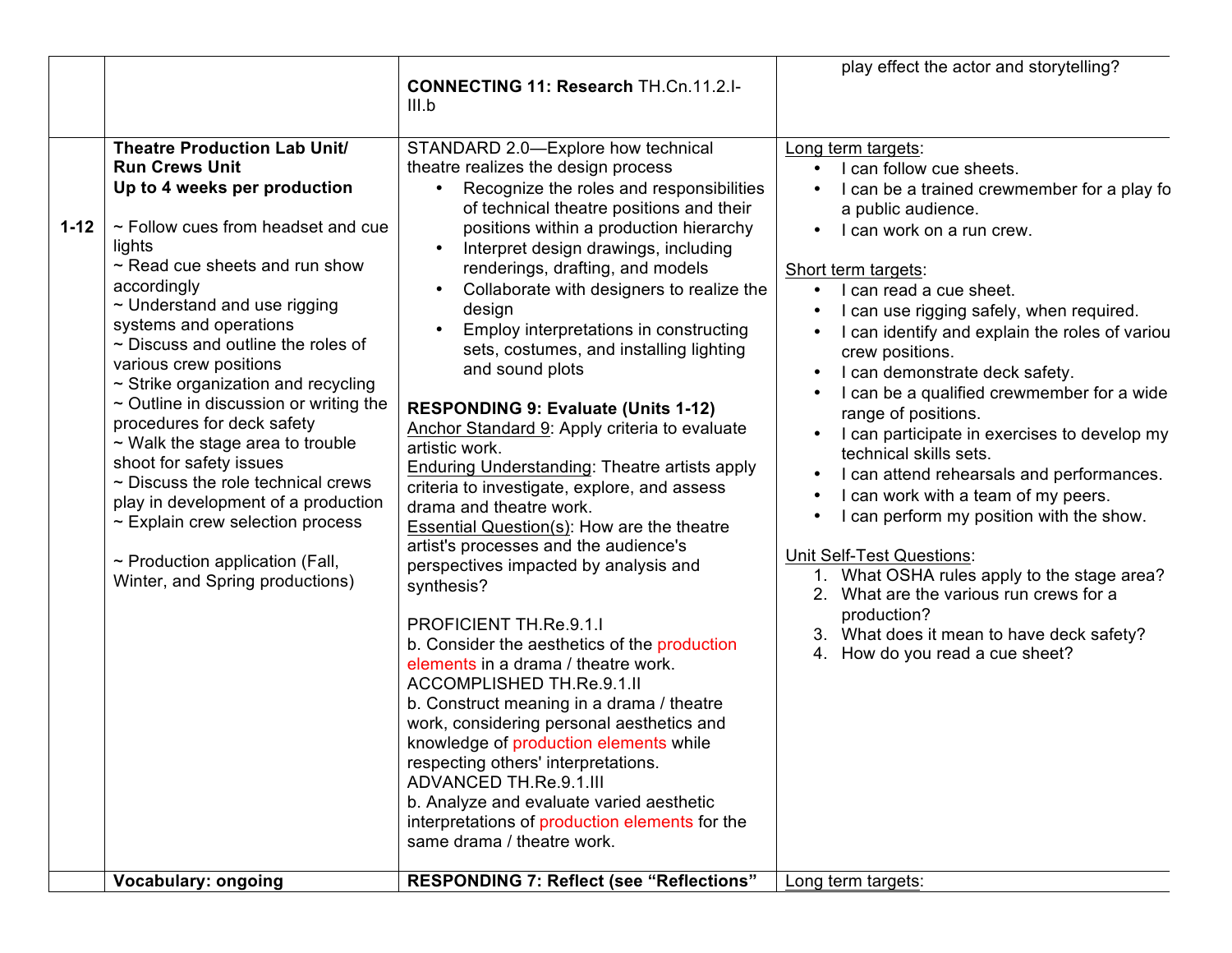| $1 - 12$ | $\sim$ Write a daily vocabulary word<br>~ Student's own definition<br>$\sim$ Variety of definitions possible, if<br>more than one exists<br>$\sim$ Define terms as they relate to<br>theatre usage | below for standards)                                                                                                                                                                                                                                                                                                                                          | I can write down and define key theatre<br>$\bullet$<br>vocabulary terms.                                                      |             |
|----------|----------------------------------------------------------------------------------------------------------------------------------------------------------------------------------------------------|---------------------------------------------------------------------------------------------------------------------------------------------------------------------------------------------------------------------------------------------------------------------------------------------------------------------------------------------------------------|--------------------------------------------------------------------------------------------------------------------------------|-------------|
|          |                                                                                                                                                                                                    |                                                                                                                                                                                                                                                                                                                                                               |                                                                                                                                | Sum         |
|          |                                                                                                                                                                                                    |                                                                                                                                                                                                                                                                                                                                                               |                                                                                                                                | <b>SPIR</b> |
| $1 - 12$ | <b>Reflections: ongoing</b><br>~ What did I learn today?<br>$\sim$ Connect the activities occurring in<br>class to their relevance to the<br>learning targets and theatre                          | <b>RESPONDING 7: Reflect</b><br>Anchor Standard 7: Perceive and analyze<br>artistic work.<br><b>Enduring Understanding: Theatre artists reflect</b><br>to understand the impact of drama processes<br>and theatre experiences.<br><b>Essential Question(s): How do theatre artists</b><br>comprehend the essence of drama process<br>and theatre experiences? | Long term targets:<br>I can reflect on my daily learning, identifying<br>how the activities relate to the learning<br>targets. | Forn        |
|          |                                                                                                                                                                                                    | PROFICIENT TH.Re.7.1.I<br>a. Respond to what is seen, felt, and heard in a<br>drama / theatre work to develop criteria for<br>artistic choices.<br>ACCOMPLISHED TH.Re.7.1.II<br>a. Demonstrate an understanding of multiple<br>interpretations of artistic criteria and how each                                                                              |                                                                                                                                | Sum         |
|          |                                                                                                                                                                                                    | might be used to influence future artistic<br>choices of a drama/ theatre work<br>ADVANCED TH.Re.7.1.III<br>a. Use historical and cultural context to<br>structure and justify personal responses to a                                                                                                                                                        |                                                                                                                                | <b>SPIF</b> |